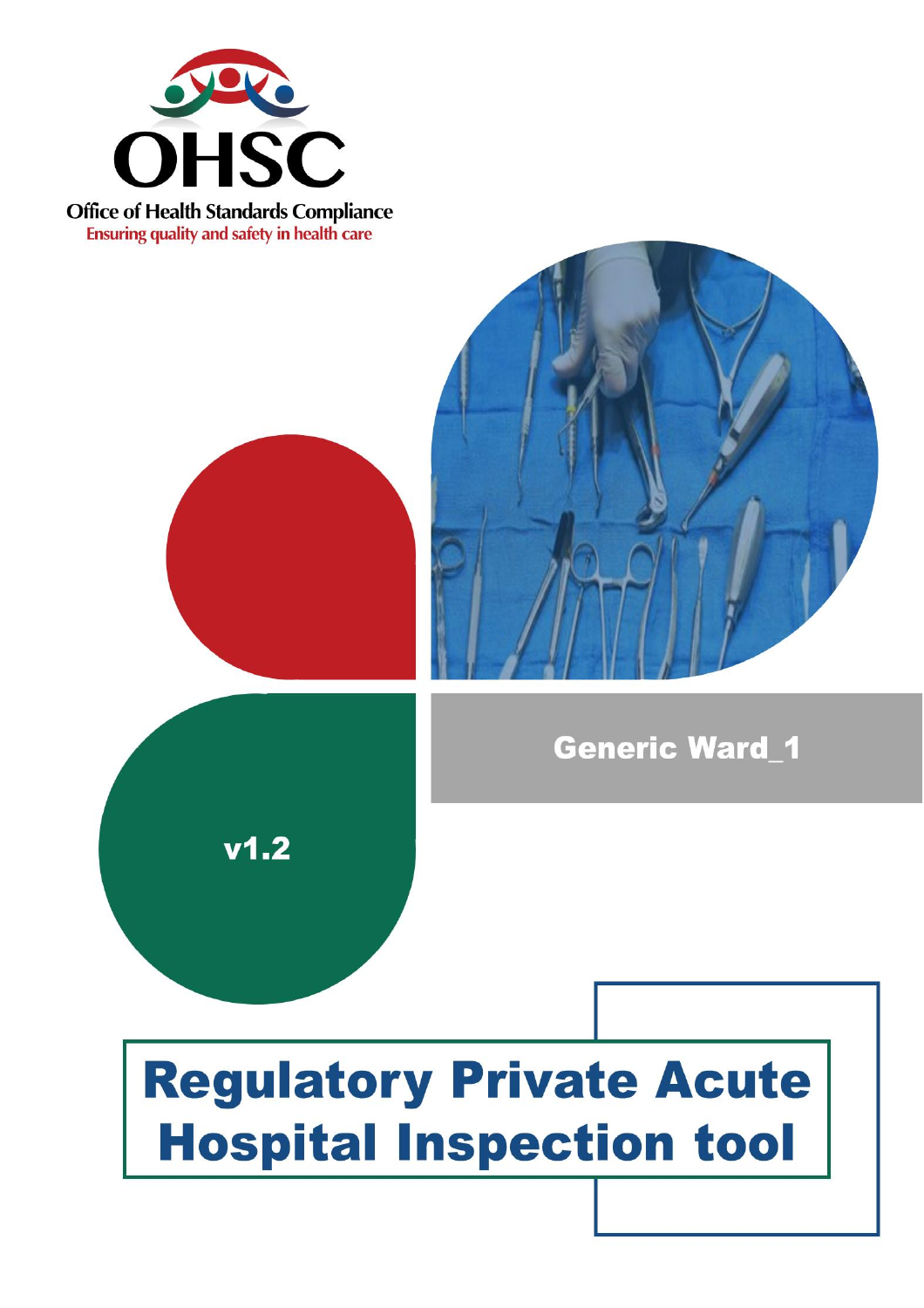

The National Health Act, 2003 (Act No. 61 of 2003) provides for quality requirements and standards in respect of health services provided by health establishmentsto the public. The main objective isto promote and protect the health and safety of the users of health services and contribute to improved outcomes and improved population health.

To achieve this mandate, standardised inspection tools aligned to Norms and Standards Regulations applicable to different categories of health establishments promulgated by the Minister of Health in 2018 have been developed for Private Acute Hospitals.

#### **Acknowledgements**

There are many people who have contributed to the development of the Regulatory Private Acute Hospital Inspection Tools Version 1.2. The Office of Health Standards Compliance wishes to extend most heartfelt acknowledgement and gratitude to the following:

- The WHO technical team for providing guidance on the very first draft inspection tools database
- OHSC CEO Dr Siphiwe Mndaweni and Executive Manager for Health Standards Design, Systems and Support Ms Winnie Moleko for providing strategic and operational support.
- Former Health Standards Development and Training unit Director Dr Grace Labadarios
- Systems, Data Analysis and Research unit Director Dr Thabiso Makola who is also the Acting Director for Health Standards Development and Training unit
- The Health Standards Development and Training unit (Mr Jabu Nkambule who led the team and worked tirelessly with the leadership of Hospital Association of South Africa (HASA) during various development stages of the tool, Ms Florina Mokoena, Ms Mosehle Matlala, Ms Busisiwe Mashinini) and contract workers Ms Thresia Pather and Ms Busi Ngubane for the development of the Private Acute Hospital Inspection tools.
- The internal OHSC teams Compliance Inspectorate; Systems, Data Analysis and Research for their contribution during the development of the Inspection tools and Information Technology and Communication and Stakeholder Relations for providing support.
- Provincial Department of Health private hospital licensing units personnel (Ms Pinki Belot Free State Province, Ms Dimakatso Moeketsi and Ms Zandile Nzuza - Kwa-Zulu Natal-Province, Ms Kim Jacobs - Western Cape Province, Ms Bulelwa Peter - Eastern Cape Province, Ms Pakama Nqadala

- Northern Cape Province, Ms Lindiwe Mkhatshwa - Mpumalanga Province, and Ms Patience Ntamane -Gauteng Province) for their valuable input and support.

- The Certification and Enforcement Committee of the OHSC Board for reviewing the tools and for recommending to the Board for approval.
- The Hospital Association of South Africa (HASA) for their commitment and constructive engagements during the consultative process and for affording the OHSC an opportunity to conduct scoping visits in the private hospital health establishments.

It is hereby certified that these Regulatory Private Acute Hospital Inspection tools version 1.2 was developed by the Office of Health Standards Compliance.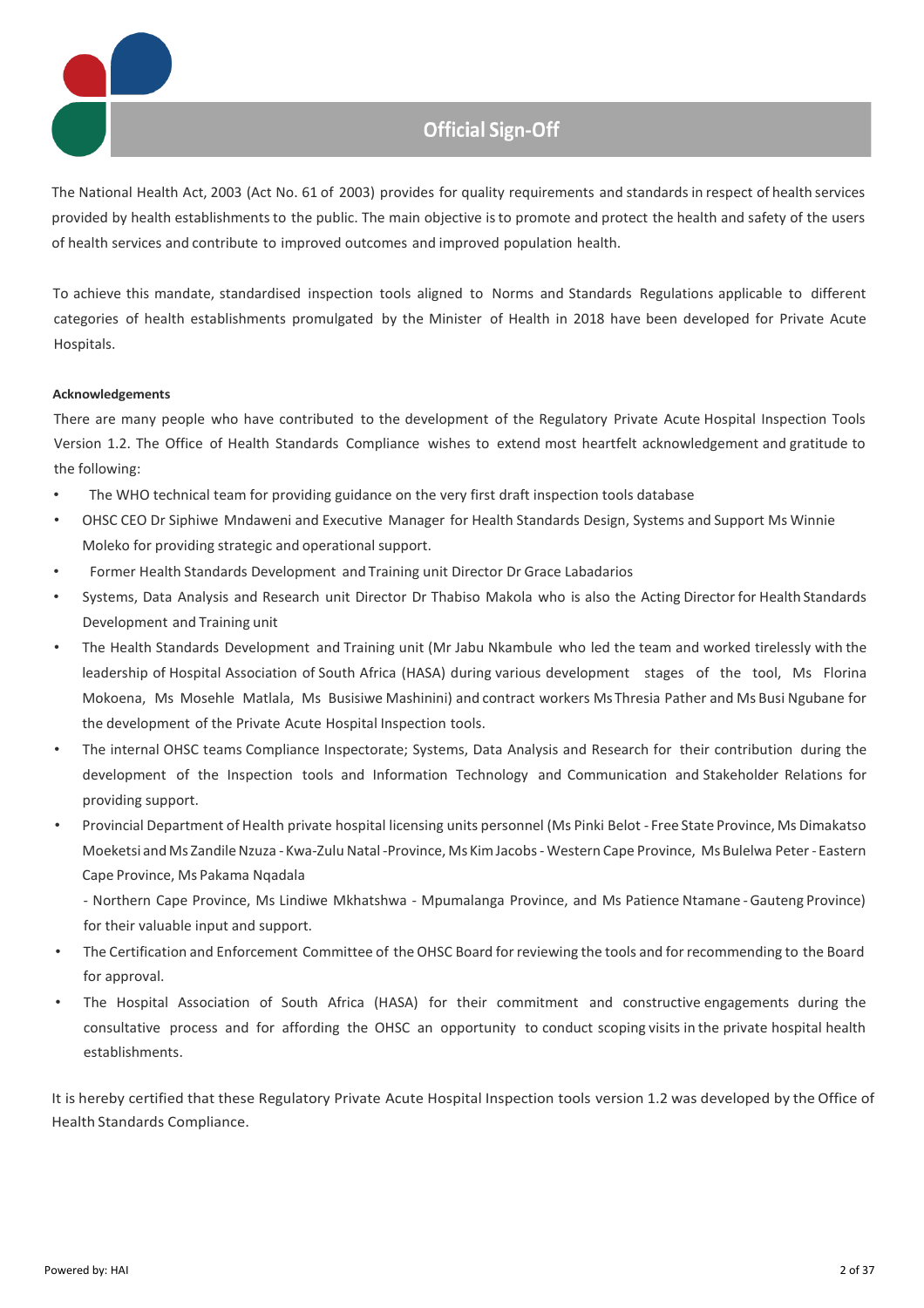Ill oderne

Ms. WMoleko Executive Manager Health Standards Development Analysis and Support Date: 31/03/2022

أدييت  $\sim$   $\sim$ 

Dr. S. Mndaweni Chief Executive Officer Date: 31/03/2022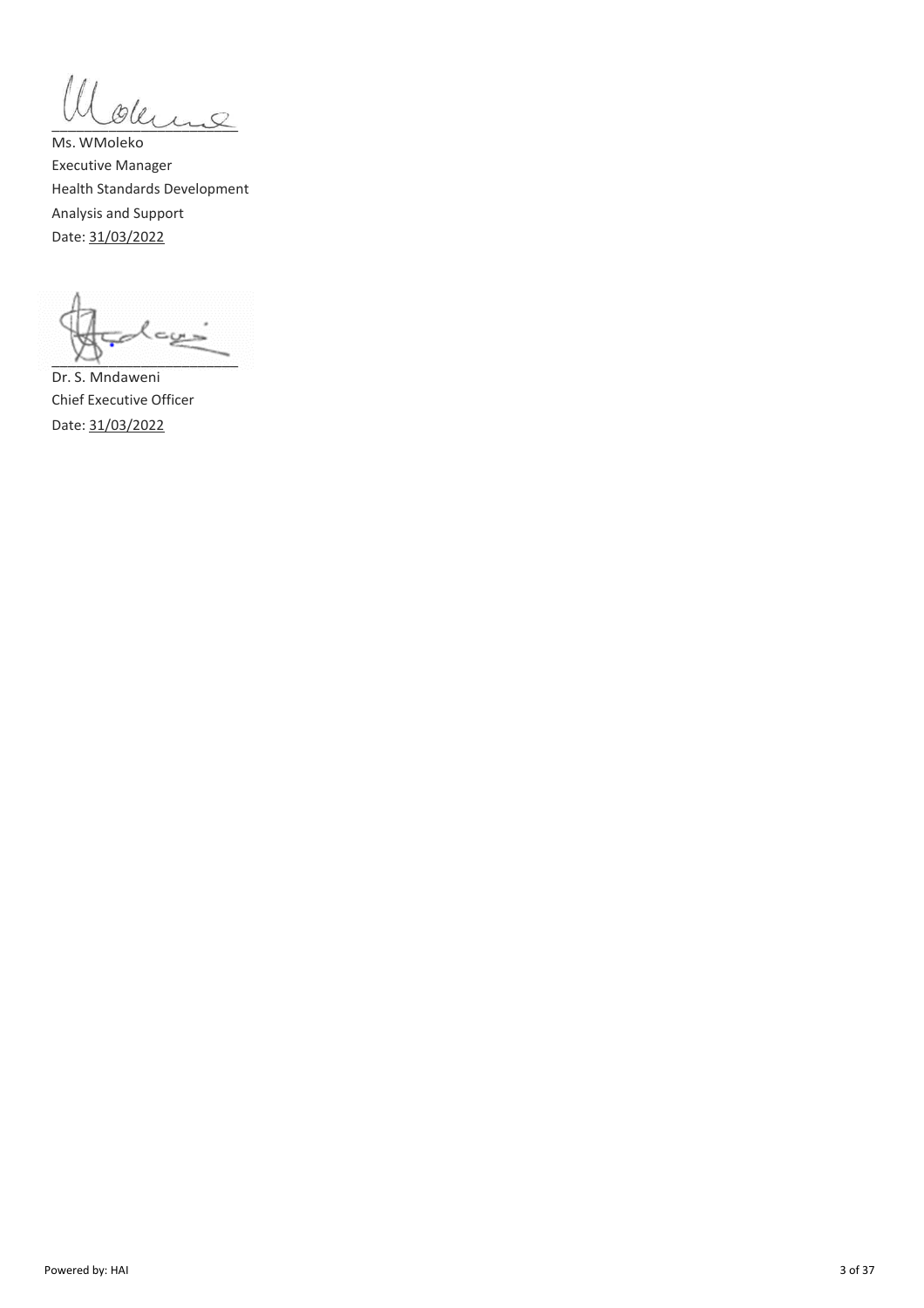| acilit <sup>.</sup> |  |
|---------------------|--|
|                     |  |

Date:

- **Tool Name:** Regulatory Private Acute Hospital Inspection tool v1.2 Final
- **HEs Type:** Hospitals
- **Sector:** Private
- **Specialization:** Private Acute Hospital
- **Created By: Health Standards Development and Training**

# **17 Generic Ward\_1**

# **Domain 17.1 USER RIGHTS**

# **Sub Domain 17.1.1 4** User information

**Standard 17.1.1.1 4(1)** The health establishment must ensure that users are provided with adequate information about the health care services available at the health establishment and information about accessing those services.

**Criterion 17.1.1.1.1 4(2)(a)(iii) The health establishment must provide users with information relating to visiting hours where relevant.**

**17.1.1.1.1.1** Visiting hours are indicated at the entrance to the unit.

# **Assessment type:** Observation - **Risk rating:** Essential measure

Visiting hours must be displayed at the entrance of the unit. Not applicable: Where the visiting hours in the unit are the same as the general visiting hours displayed at the entrance to the health establishment.

| Score | <b>Comment</b>                                                                                                            |
|-------|---------------------------------------------------------------------------------------------------------------------------|
|       |                                                                                                                           |
|       |                                                                                                                           |
|       | Criterion 17.1.1.1.2 4(2)(a)(iv) The health establishment must provide users with information relating to the complaints. |

**Criterion 17.1.1.1.2 4(2)(a)(iv) The health establishment must provide users with information relating to the complaints, compliments and suggestions management system.**

**17.1.1.1.2.1** A system to provide users with information on complaints management procedure is available.

**Assessment type:** Observation - **Risk rating:** Essential measure

There must be a system in place to inform users on the procedure for lodging complaints in the unit. The system could include but not limited to a person responsible for informing users about the complaints procedure or posters or pamphlet informing users about the complaints procedure, information displayed within the unit informing users about the complaints procedure or where to access information about complaints procedure. This can be a manual or electronic system. Not applicable: Never

| Score | Comment |
|-------|---------|
|       |         |
|       |         |

# **Domain 17.2 CLINICAL GOVERNANCE AND CLINICAL CARE**

**Sub Domain 17.2.1 6** User health records and management

**Standard 17.2.1.1 6(1)** The health establishment must ensure that health records of health care users are protected, managed and kept confidential in line with section 14, 15 and 17 of the Act.

# **Criterion 17.2.1.1.1 6(2)(b) The health establishment must ensure confidentiality of health records.**

**17.2.1.1.1.1** Confidentiality of health records is maintained.

# **Assessment type:** Observation - **Risk rating:** Essential measure

Observe how user health records are managed in the unit and determine whether unauthorised individuals would be able to access the information in the health records. This includes but not limited to the health records of users admitted to the unit, health records being used for clinical audits or other administrative purposes or health records outside the records storage area or room of the unit for any other reason. Such records should be kept in a manner that safeguards against unauthorised access to the content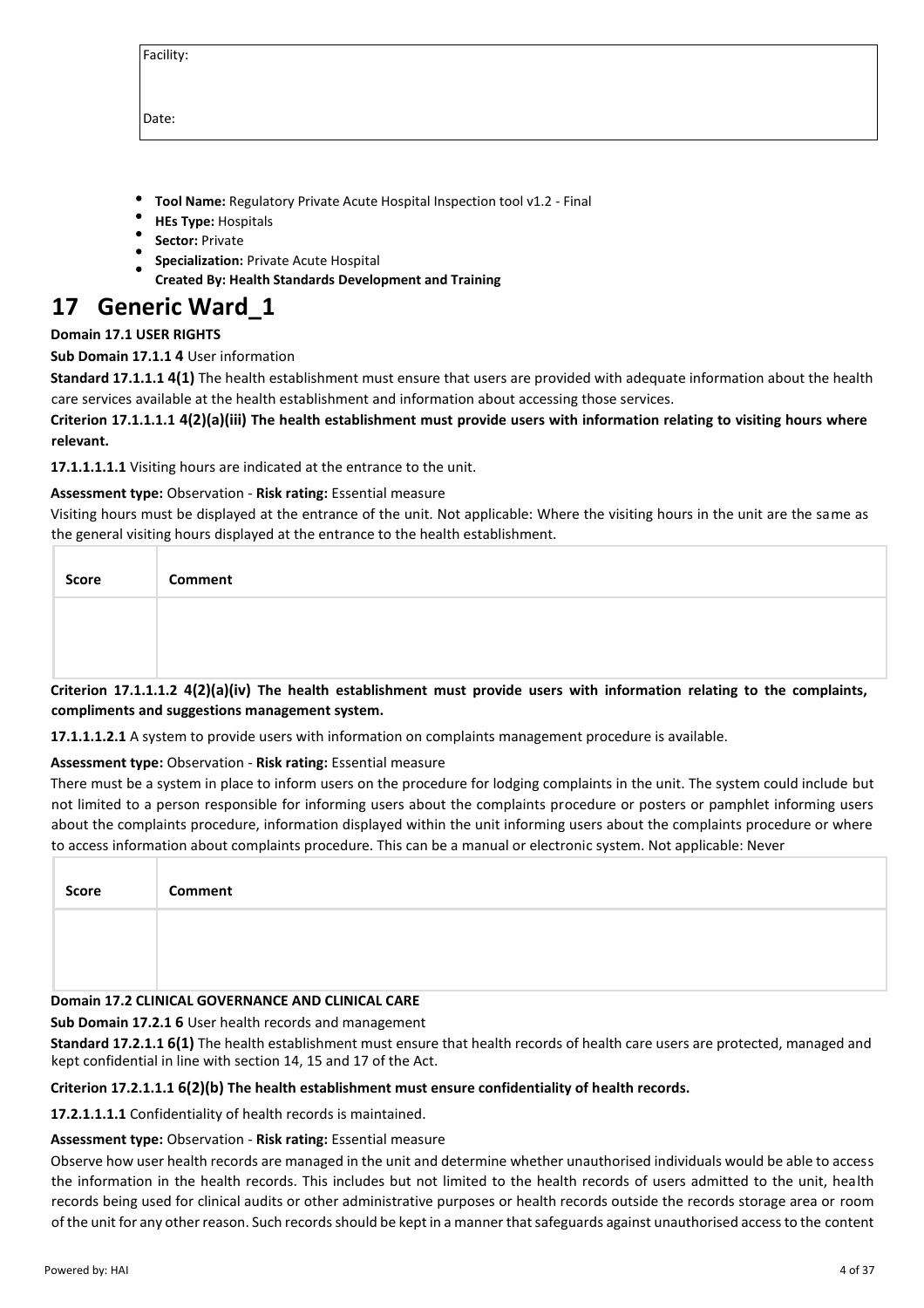of the health record. User records may be placed at the foot end of the bed but must not be left open for people to be able to read them when a health care provider is not present. Not applicable: Never

| Score | Comment |
|-------|---------|
|       |         |
|       |         |
|       |         |

**Standard 17.2.1.2 6(3)** The health establishment must create and maintain a system of health records of users in accordance with the requirements of section 13 of the Act.

**Criterion 17.2.1.2.1 6(4)(b) The health establishment must record information relating to the examination and health care interventions of users.**

**17.2.1.2.1.1** A clinical assessment and management plan for the user is recorded in the user health record.

**Assessment type:** Patient record audit - **Risk rating:** Vital measure

Request the records of three users who have been admitted in the unit for at least three days at the time of inspection and verify compliance with statutory requirements for record keeping. Score 1 if the aspect is compliant and 0 if not compliant

| <b>Score</b> | Comment |
|--------------|---------|
|              |         |
|              |         |

#### Unit 1 User health record 1

| <b>Aspects</b>                                                                      | <b>Score</b> | <b>Comment</b> |
|-------------------------------------------------------------------------------------|--------------|----------------|
| 1. Vital signs                                                                      |              |                |
| 2. Physical examination                                                             |              |                |
| 3. Fluid monitoring (where applicable)                                              |              |                |
| 4. Nursing care plan                                                                |              |                |
| 5. Nurses day-time progress notes                                                   |              |                |
| 6. Nurses night-time progress notes                                                 |              |                |
| 7. Medicines administered (signed, dated, time of administration and dose recorded) |              |                |
| 8. Date of each entry                                                               |              |                |
| 9. Time of each entry                                                               |              |                |
| 10. Each entry is signed by the nurse.                                              |              |                |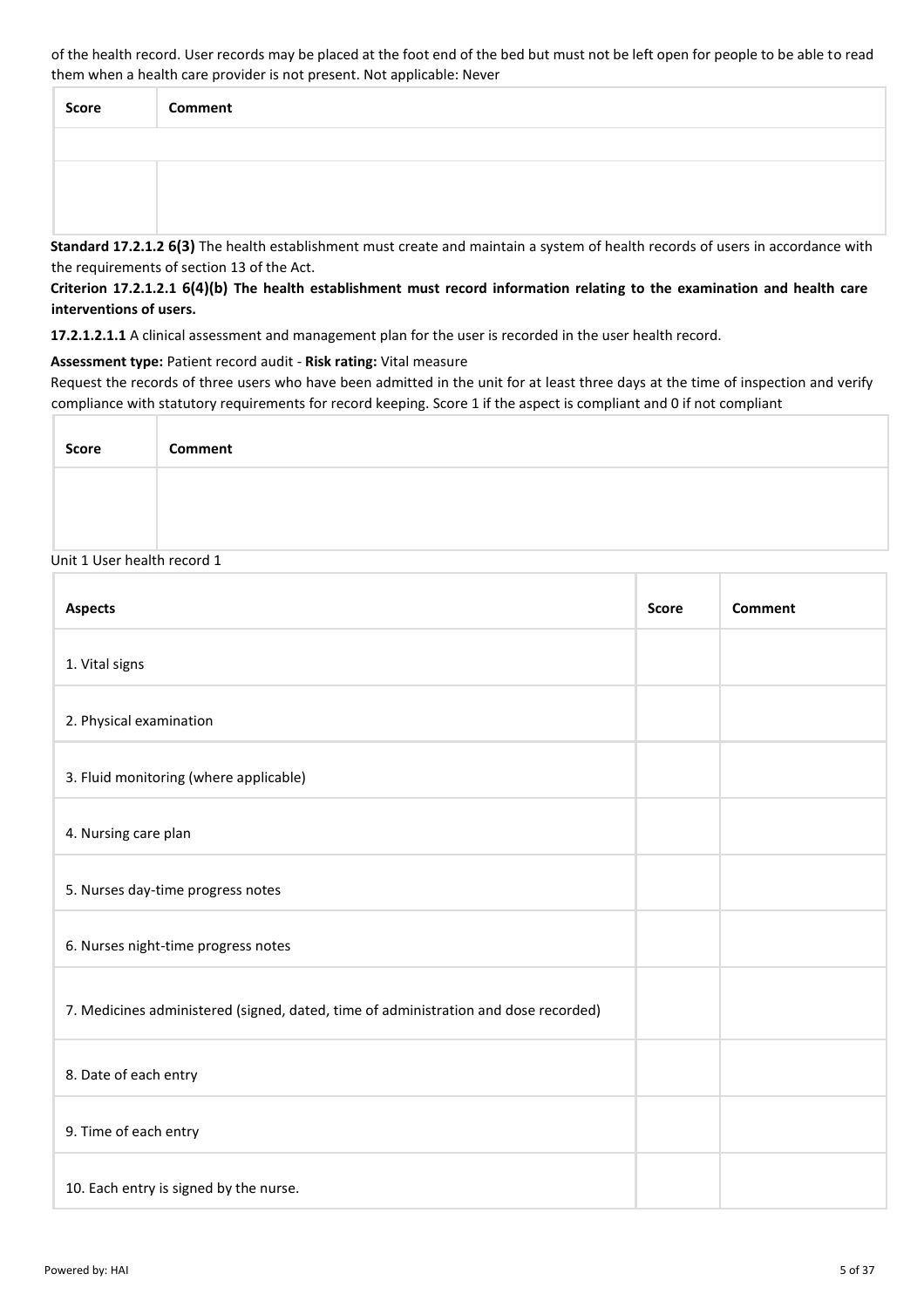| 11. Full names of signatory. |  |
|------------------------------|--|
| 12. Designation of signatory |  |

# Unit 2 User health record 2

| <b>Aspects</b>                                                                      | <b>Score</b> | Comment |
|-------------------------------------------------------------------------------------|--------------|---------|
| 1. Vital signs                                                                      |              |         |
| 2. Physical examination                                                             |              |         |
|                                                                                     |              |         |
| 3. Fluid monitoring (where applicable)                                              |              |         |
| 4. Nursing care plan                                                                |              |         |
| 5. Nurses day-time progress notes                                                   |              |         |
| 6. Nurses night-time progress notes                                                 |              |         |
| 7. Medicines administered (signed, dated, time of administration and dose recorded) |              |         |
| 8. Date of each entry                                                               |              |         |
| 9. Time of each entry                                                               |              |         |
| 10. Each entry is signed by the nurse.                                              |              |         |
| 11. Full names of signatory.                                                        |              |         |
| 12. Designation of signatory                                                        |              |         |

Unit 3 User health record 3

| <b>Aspects</b>                         | <b>Score</b> | Comment |
|----------------------------------------|--------------|---------|
| 1. Vital signs                         |              |         |
| 2. Physical examination                |              |         |
| 3. Fluid monitoring (where applicable) |              |         |
| 4. Nursing care plan                   |              |         |
| 5. Nurses day-time progress notes      |              |         |
| 6. Nurses night-time progress notes    |              |         |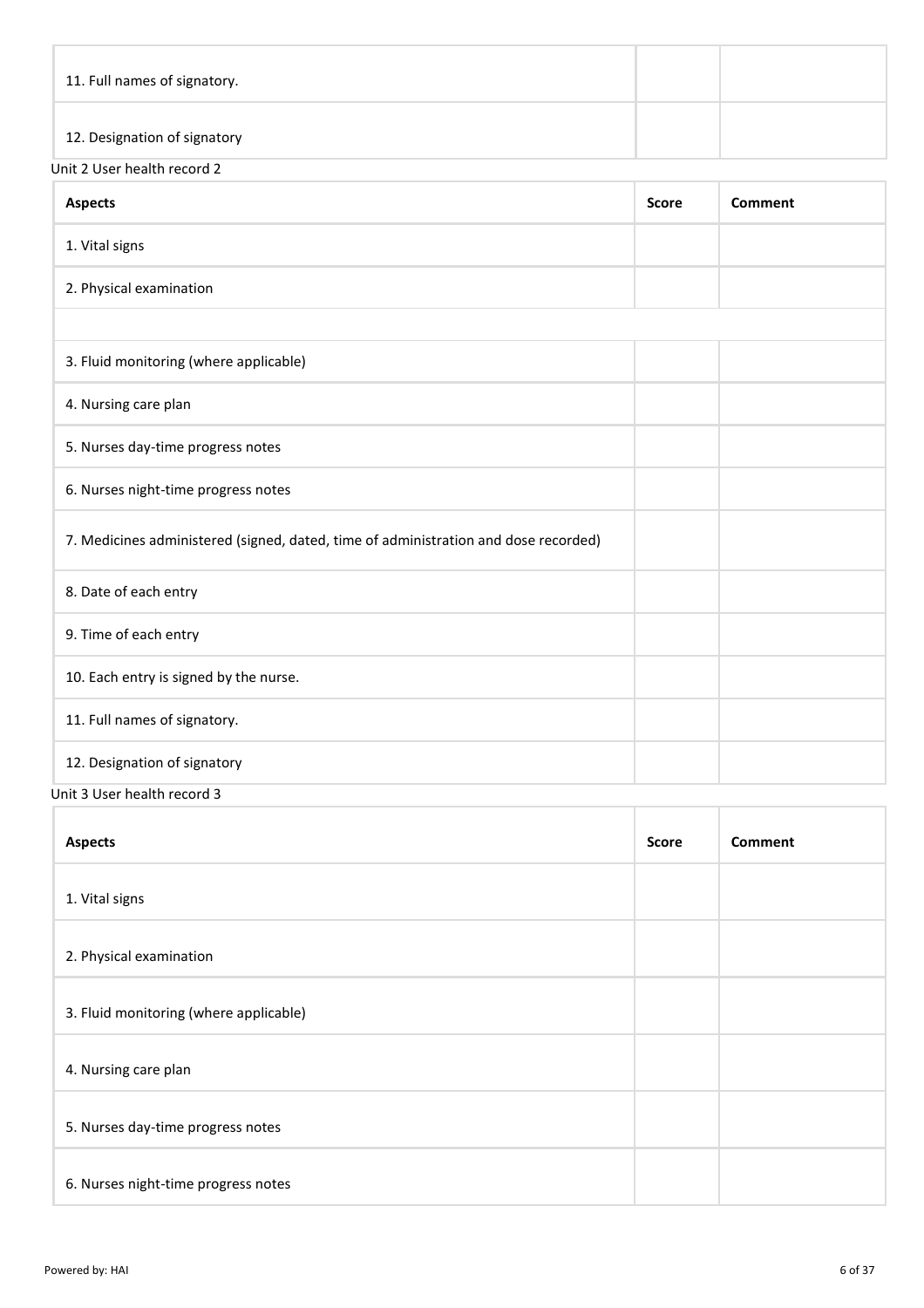| 7. Medicines administered (signed, dated, time of administration and dose recorded) |  |  |
|-------------------------------------------------------------------------------------|--|--|
| 8. Date of each entry                                                               |  |  |
| 9. Time of each entry                                                               |  |  |
| 10. Each entry is signed by the nurse.                                              |  |  |
| 11. Full names of signatory.                                                        |  |  |
| 12. Designation of signatory                                                        |  |  |

**Standard 17.2.1.3 6(5)** The health establishment must have a formal process to be followed when obtaining informed consent from the user.

**Criterion 17.2.1.3.1 6 A documented procedure which describes the information to be collected and discussed during the process to obtain informed consent is implemented, in accordance with Chapter 2 of the National Health Act(Section 7).**

**17.2.1.3.1.1** Confirmation of informed consent is documented in the user health records.

#### **Assessment type:** Patient record audit - **Risk rating:** Vital measure

Request three health records of users who gave written consent to procedures and medical treatment. Examine whether confirmation of informed consent is documented in the health records. This could be a specific form designed for this purpose by the health establishment or notes made by a healthcare provider in the health record. Score 1 if the aspect is compliant and 0 if not compliant. NB: Manual or electronic records are acceptable.

| <b>Score</b>            | <b>Comment</b> |              |         |
|-------------------------|----------------|--------------|---------|
|                         |                |              |         |
|                         |                |              |         |
| <b>Aspects</b>          |                | <b>Score</b> | Comment |
| 1. User health record 1 |                |              |         |
| 2. User health record 2 |                |              |         |
| 3. User health record 3 |                |              |         |

**Standard 17.2.1.4 6(6)** The health establishment must issue a discharge report to users in accordance with section 10 of the Act. **Criterion 17.2.1.4.1 6 Comprehensive discharge reports must be provided to users to ensure continuity of care.**

**17.2.1.4.1.1** The health records of discharged users include a discharge report.

**Assessment type:** Patient record audit - **Risk rating:** Vital measure

Select the health records of three users who have been discharged in the previous week and verify whether the discharge report contains the aspects listed below. Score 1 if the aspect is present and 0 if not present. Manual or electronic records are acceptable. NB: Score Not applicable for aspects not relevant to discharge records under review.

| Score | Comment |
|-------|---------|
|       |         |
|       |         |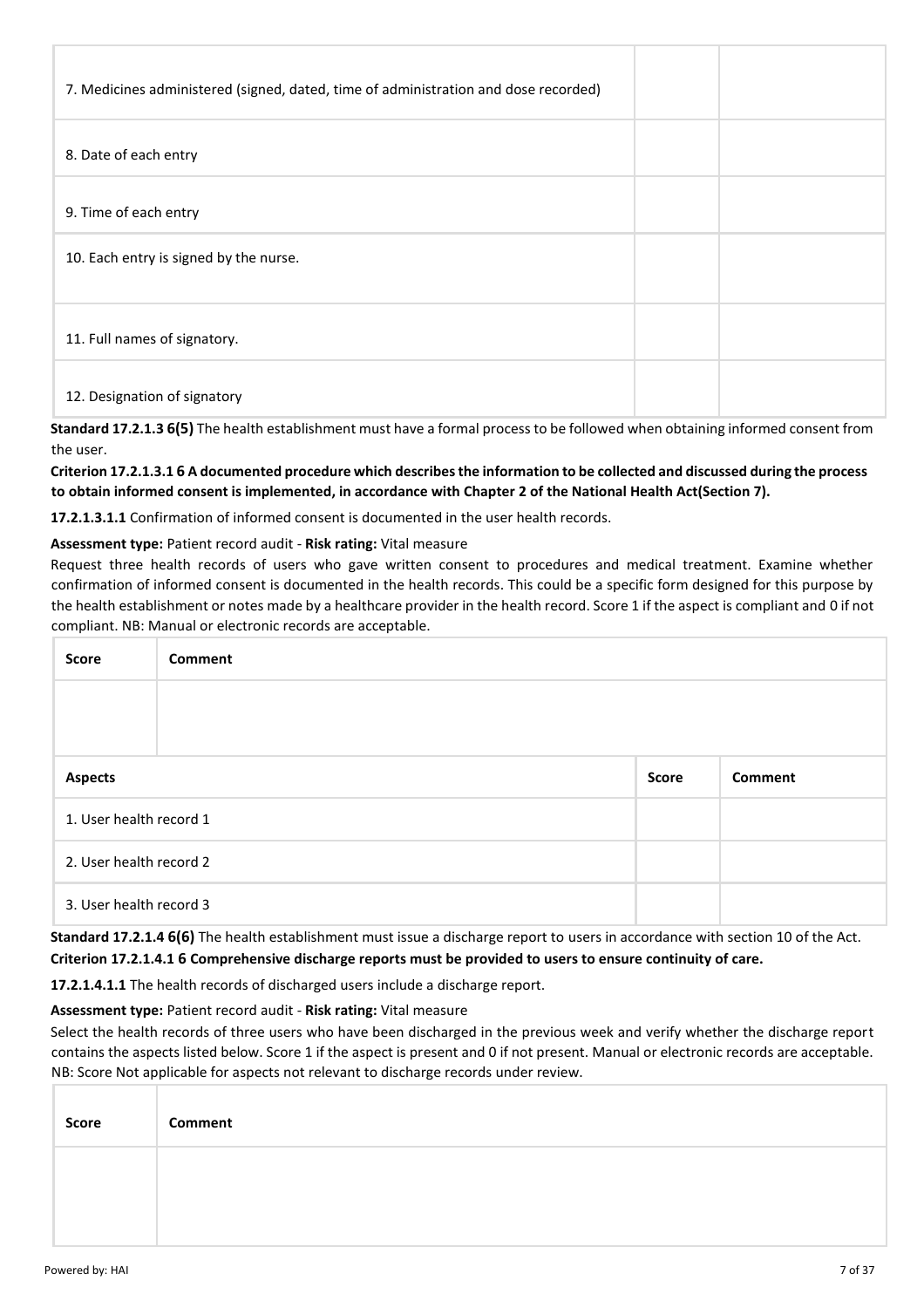#### Unit 1 User health record 1

| <b>Aspects</b>                                                                          | <b>Score</b> | Comment |
|-----------------------------------------------------------------------------------------|--------------|---------|
| 1. Name and surname of user                                                             |              |         |
| 2. Date of birth or Identity number or passport number                                  |              |         |
| 3. Date of admission                                                                    |              |         |
| 4. Date of discharge                                                                    |              |         |
| 5. Provisional diagnosis/reason for admission                                           |              |         |
| 6. Name of unit to which user was admitted (this may be a name or alphanumeric details) |              |         |
| 7. Final diagnosis on discharge                                                         |              |         |
| 8. Medicine and treatment                                                               |              |         |
|                                                                                         |              |         |
| 9. Details of referrals and/or follow-up appointments                                   |              |         |
| 10. Relevant health education given                                                     |              |         |
| 11. Signature of health care provider completing report                                 |              |         |

Unit 2 User health record 2

| <b>Aspects</b>                                                                          | <b>Score</b> | Comment |
|-----------------------------------------------------------------------------------------|--------------|---------|
| 1. Name and surname of user                                                             |              |         |
| 2. Date of birth or Identity number or passport number                                  |              |         |
| 3. Date of admission                                                                    |              |         |
| 4. Date of discharge                                                                    |              |         |
| 5. Provisional diagnosis/reason for admission                                           |              |         |
| 6. Name of unit to which user was admitted (this may be a name or alphanumeric details) |              |         |
| 7. Final diagnosis on discharge                                                         |              |         |
| 8. Medicine and treatment                                                               |              |         |
| 9. Details of referrals and/or follow-up appointments                                   |              |         |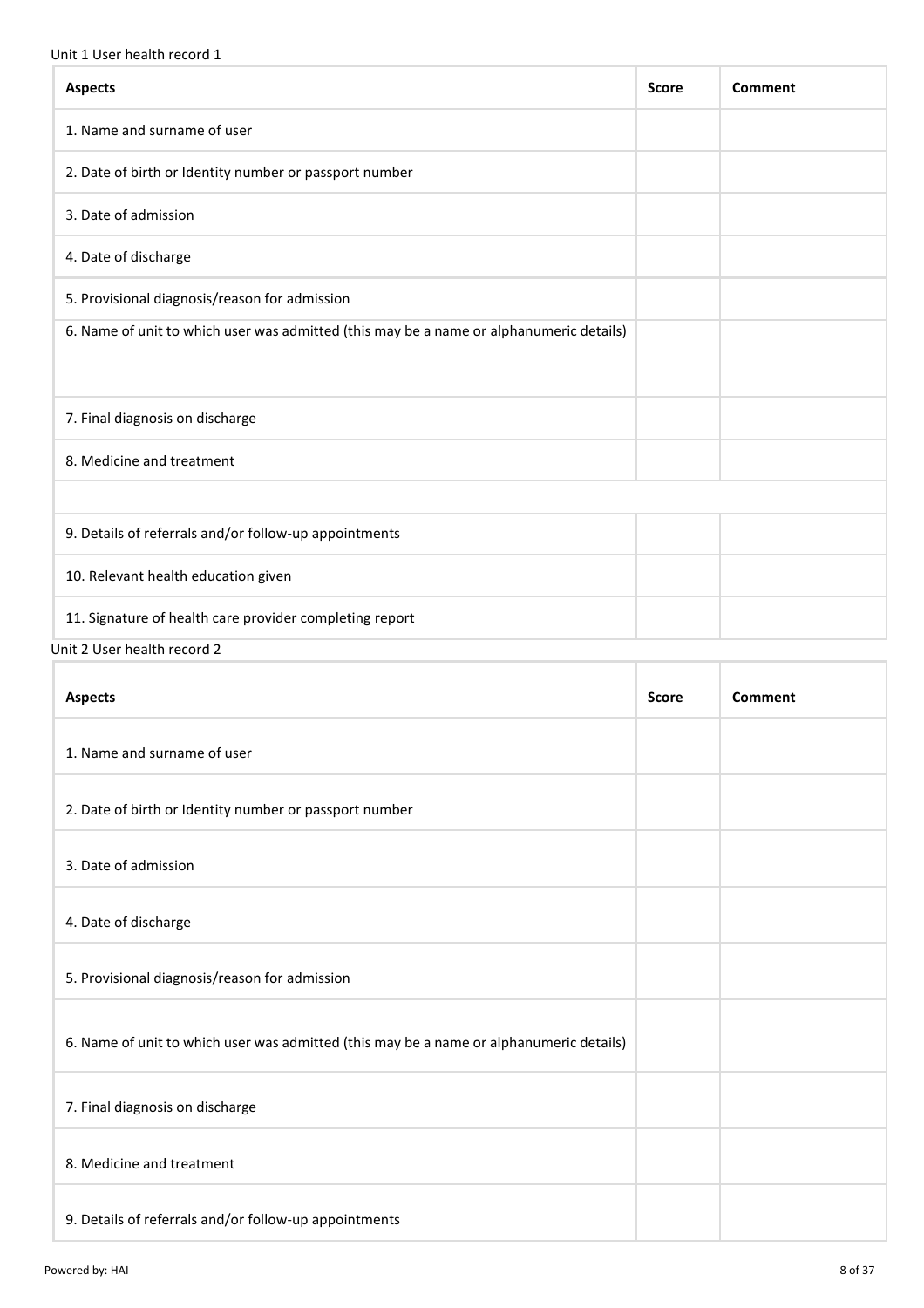| 10. Relevant health education given                     |  |
|---------------------------------------------------------|--|
| 11. Signature of health care provider completing report |  |

#### Unit 3 User health record 3

| <b>Aspects</b>                                                                          | <b>Score</b> | Comment |
|-----------------------------------------------------------------------------------------|--------------|---------|
| 1. Name and surname of user                                                             |              |         |
| 2. Date of birth or Identity number or passport number                                  |              |         |
| 3. Date of admission                                                                    |              |         |
| 4. Date of discharge                                                                    |              |         |
| 5. Provisional diagnosis/reason for admission                                           |              |         |
| 6. Name of unit to which user was admitted (this may be a name or alphanumeric details) |              |         |
| 7. Final diagnosis on discharge                                                         |              |         |
| 8. Medicine and treatment                                                               |              |         |
| 9. Details of referrals and/or follow-up appointments                                   |              |         |
| 10. Relevant health education given                                                     |              |         |
|                                                                                         |              |         |
| 11. Signature of health care provider completing report                                 |              |         |

#### **Sub Domain 17.2.2 7** Clinical management

**Standard 17.2.2.1 7(1)** The health establishment must establish and maintain clinical management systems, structures and procedures that give effect to national policies and guidelines.

**Criterion 17.2.2.1.1 7(2)(a) The health establishment must ensure that clinical policies and guidelines for priority health conditions issued by the national department are available and communicated to health care personnel.**

**17.2.2.1.1.1** Clinical guidelines and policies are communicated to relevant health care personnel.

# **Assessment type:** Document - **Risk rating:** Essential measure

Documented evidence that personnel have been informed about the clinical policies and guidelines must be available. This may include, but need not be limited to, distribution lists that include personnel signatures indicating that they have read and understood the document (which must be dated and signed), proof of attendance of meeting where policies and guidelines were discussed or similar evidence for electronic distribution. Score 1 if such evidence is available and 0 if not available. NB: Communication to relevant healthcare personnel indicating the documents are available in a portal is acceptable.

| Score          | Comment |              |         |
|----------------|---------|--------------|---------|
|                |         |              |         |
|                |         |              |         |
| <b>Aspects</b> |         | <b>Score</b> | Comment |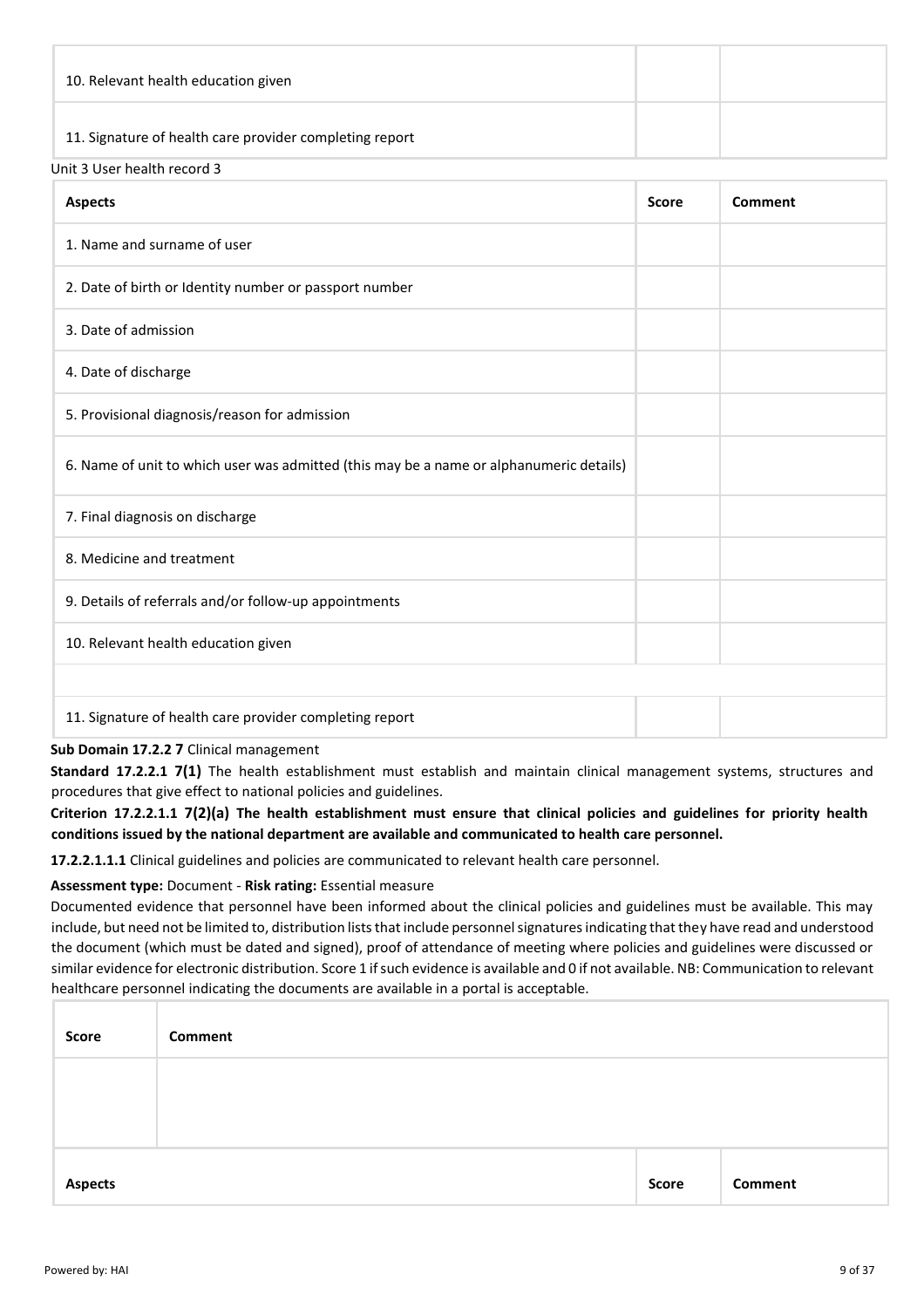| 1. Standard Treatment Guidelines and Essential Medicines<br>List for Hospital Level (Adults) 2019 or latest                       |  |
|-----------------------------------------------------------------------------------------------------------------------------------|--|
| 2. National Tuberculosis Management Guidelines 2014 Or latest                                                                     |  |
| 3. Guidelines for the Treatment of Malaria in South Africa 2018 or latest                                                         |  |
| 4. Practical Manual for Implementation of the National<br>Infection Prevention and Control Strategic Framework 2020 or latest     |  |
| 5. National Infection Prevention and Control Strategic<br>Framework 2020 or latest                                                |  |
| 6. Guidelines on Implementation of the Antimicrobial<br>Strategy in South Africa: One Health Approach & Governance 2017 or latest |  |
| 7. National clinical guidelines of PEP in occupational and non occupational exposures 2020<br>or latest                           |  |

#### **Criterion 17.2.2.1.2 7 Healthcare providers are informed on the health establishment and their specific responsibilities.**

**17.2.2.1.2.1** Health care personnel have been informed about the policy or standard operating procedure or procedure or guideline of the unit and health establishment.

#### **Assessment type:** Document - **Risk rating:** Essential measure

Documented evidence that personnel have been informed about the policy or standard operating procedure or procedure or guideline must be available. This could include but is not limited to distribution lists which include personnel signatures to indicate they have read and understood the document (which must be dated and signed),proof of attendance at meetings where policies, guidelines and standard operating procedures are discussed, or similar evidence for electronic distribution which could include but not limited to email distribution or documents deposited in intranet or other electronic platforms. Score 1 if such evidence is available and score 0 if it is not available.

| <b>Score</b>                                         | <b>Comment</b>                                    |              |                |  |
|------------------------------------------------------|---------------------------------------------------|--------------|----------------|--|
|                                                      |                                                   |              |                |  |
| <b>Aspects</b>                                       |                                                   | <b>Score</b> | <b>Comment</b> |  |
| 1. Confidentiality of user health records            |                                                   |              |                |  |
| 2. Confirmation of informed consent                  |                                                   |              |                |  |
| 3. Identification of users                           |                                                   |              |                |  |
| 4. Care of terminally ill users                      |                                                   |              |                |  |
| 5. Conducting and acting on risk assessment of users |                                                   |              |                |  |
|                                                      | 6. Management of users with contagious infections |              |                |  |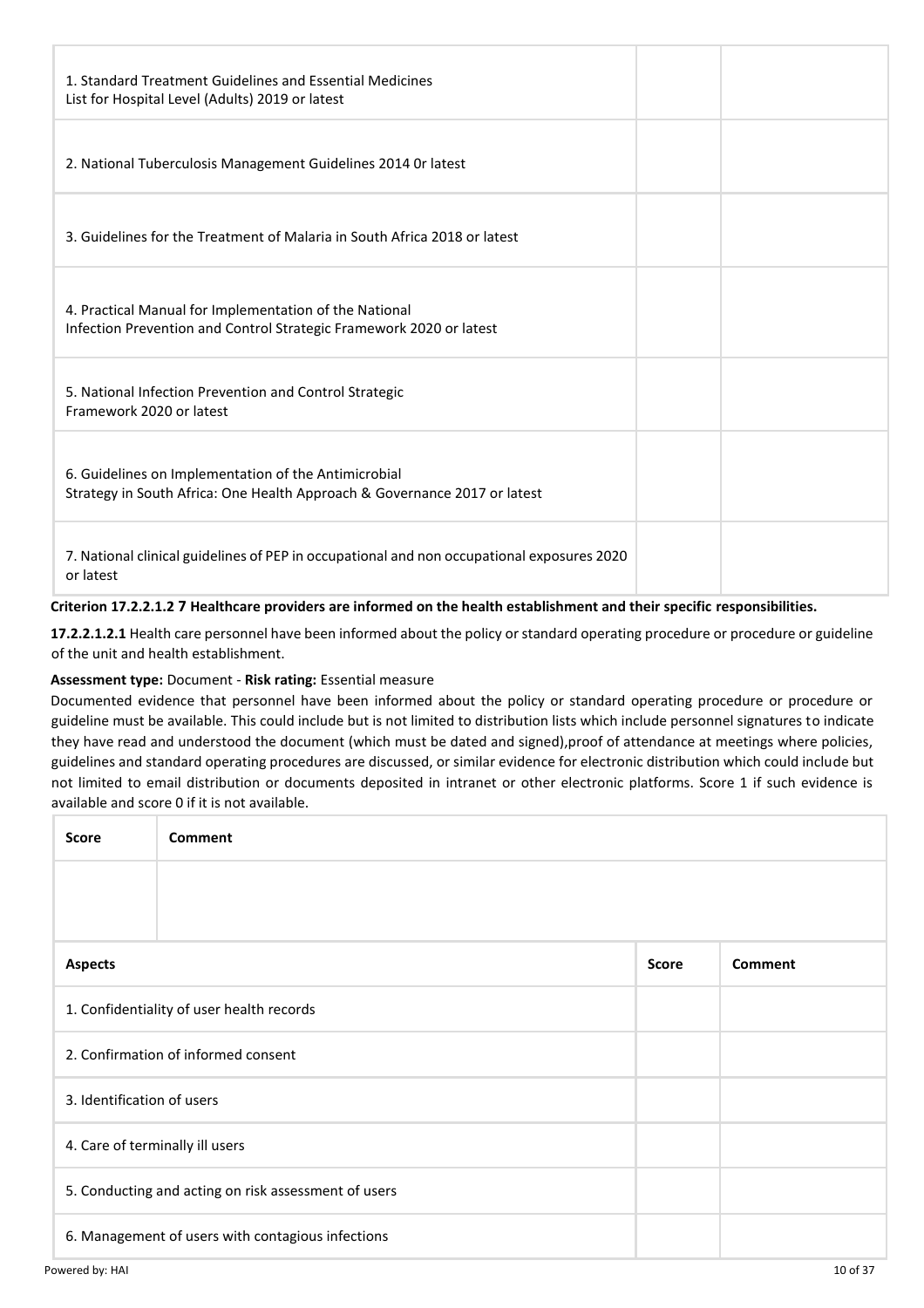| 7. Management of adverse events          |  |
|------------------------------------------|--|
| 8. Storage of schedule 5 and 6 medicines |  |
| 9. Safe administration of medicines      |  |
| 10. Safe administration of blood         |  |

**Standard 17.2.2.2 7(2)** (b) A health establishment must establish and maintain systems, structures and programmes to manage clinical risk.

#### **Criterion 17.2.2.2.1 7 The health establishment implements process to ensure environmental cleanliness.**

**17.2.2.2.1.1** All cleaning work completed is verified by the supervisor or delegated person.

#### **Assessment type:** Document - **Risk rating:** Essential measure

Daily inspections will ensure the cleanliness of the building. The person responsible for overseeing the cleaning service must inspect the building daily to confirm that cleaning has been carried out according to the schedule and that all areas attended to have been effectively cleaned. Monitoring tools (e.g. checklists/tick sheets) listing all cleaning tasks must be completed for each room or area. Not applicable: Never

| Score | <b>Comment</b> |
|-------|----------------|
|       |                |
|       |                |

# **17.2.2.2.1.2** The unit is observed to be clean.

# **Assessment type:** Observation - **Risk rating:** Vital measure

Inspector to observe general cleanliness of the unit including but not limited to whether the unit is free of dirt, dust and stains. Not applicable: Never

| <b>Score</b> | <b>Comment</b>                                                                                                             |
|--------------|----------------------------------------------------------------------------------------------------------------------------|
|              |                                                                                                                            |
|              |                                                                                                                            |
|              |                                                                                                                            |
|              | Criterion 17.2.2.2.2 7 The health establishment must report information on health careassociated infections and notifiable |

# **diseases to the appropriate public health agencies.**

**17.2.2.2.2.1** National guidelines are followed for all notifiable medical conditions.

#### **Assessment type:** Document - **Risk rating:** Vital measure

Assess whether the health establishment complies with the requirements for recording and reporting of notifiable diseases listed below. The evidence may be obtained electronically or manually. Score 1 if compliant and 0 if not compliant.

| Score          | Comment |              |         |
|----------------|---------|--------------|---------|
|                |         |              |         |
|                |         |              |         |
| <b>Aspects</b> |         | <b>Score</b> | Comment |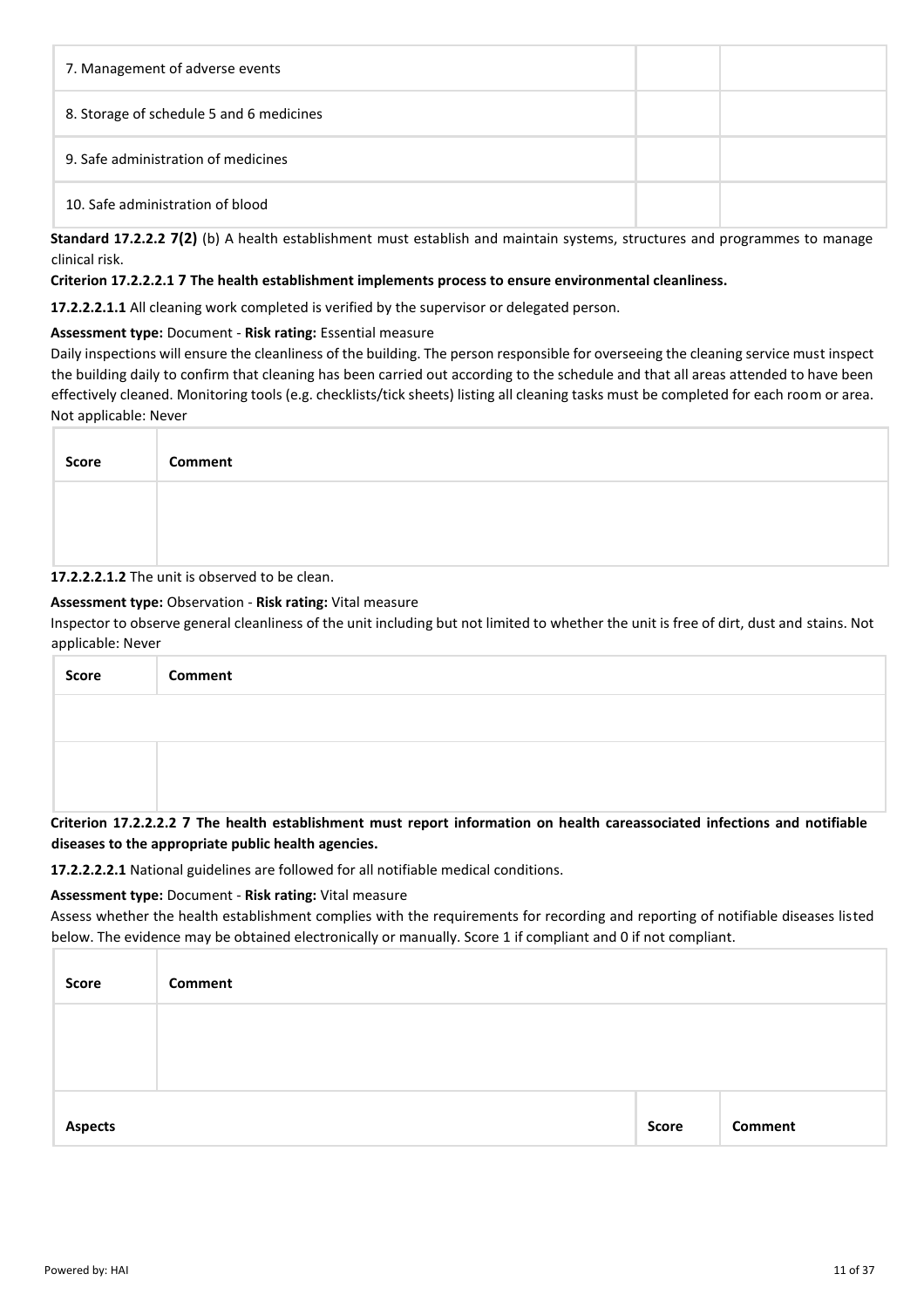| 1. Notifiable medical conditions are recorded in the notification booklet or entered<br>electronically into a webbased system. Explanatory note: The health establishment must<br>be aware of the number of cases of different notifiable diseases presenting to identify<br>emerging trends as early as possible and report them to the relevant authority. Examine<br>the GW17 register to verify whether all diagnosed notifiable diseases have been recorded.                                                                                                                                                                                                                                                                                                                                                                                                                                                                                                                                   |  |
|-----------------------------------------------------------------------------------------------------------------------------------------------------------------------------------------------------------------------------------------------------------------------------------------------------------------------------------------------------------------------------------------------------------------------------------------------------------------------------------------------------------------------------------------------------------------------------------------------------------------------------------------------------------------------------------------------------------------------------------------------------------------------------------------------------------------------------------------------------------------------------------------------------------------------------------------------------------------------------------------------------|--|
| 2. All notifiable diseases are reported using the prescribed form or electronically in a web-<br>based system.                                                                                                                                                                                                                                                                                                                                                                                                                                                                                                                                                                                                                                                                                                                                                                                                                                                                                      |  |
| 3. Proof of submission of completed forms is available. Explanatory note: Inspect<br>submissions from the previous six months. The health establishment must produce<br>evidence that the report has been sent to the public agency. Reporting may be done via<br>either a paper-based or an electronic notification. Form(s) may be sent via SMS,<br>WhatsApp, email or fax. For a paper-based notification, complete the NMC<br>Case Notification Form and email to<br>NMCsurveillanceReport@nicd.ac.za, or fax to 086 639 1638, or send via SMS or WhatsApp<br>to the NMC hotline 072 621 3805. Send a copy to the NMC focal person at<br>subdistrict/district level (details given on the NMC Notification booklet cover page). The<br>NMC focal person at health facility or sub-district level must ensure that the forms are<br>captured electronically or via the NMC app; Download the NMC app from<br>http://www.nicd.ac.za/notifiable-medical-conditions/ or via a cell phone app store. |  |

#### **Criterion 17.2.2.2.3 7 Implementation of standard operating procedures must be monitored.**

**17.2.2.2.3.1** Implementation of procedures to reduce the risk of health care-associated infections is monitored.

#### **Assessment type:** Document - **Risk rating:** Vital measure

Procedures such as IPC bundles, Best Care Always bundles including catheter acquired urinary tract infection (CAUTI), central lineassociated bloodstream infection (CLABSI), surgical site infection (SSI) and ventilator-associated pneumonia (VAP) are implemented and monitor associated infection rates to ensure they are within required levels. Not applicable: Never.

| Score | Comment |
|-------|---------|
|       |         |
|       |         |
|       |         |

**17.2.2.2.3.2** The storage of sterile packs ensures the integrity of materials.

#### **Assessment type:** Observation - **Risk rating:** Essential measure

The storage of sterile packs must be in such a way that it prevents physical damage to packages, avoids exposure of packages to moisture and or becoming soiled. Packages should not be stored in a manner that will crush, bend, puncture, or compress them. Not applicable: Where no sterile packs are stored in the unit

| Score | Comment |
|-------|---------|
|       |         |
|       |         |

**Criterion 17.2.2.2.4 7 The management of used and soiled linen must meet infection prevention and control requirements.**

**17.2.2.2.4.1** The unit has a designated, access-controlled area for the storage of dirty linen.

#### **Assessment type:** Observation - **Risk rating:** Essential measure

The area used to store dirty linen must have a door, which is kept shut. Not applicable: Never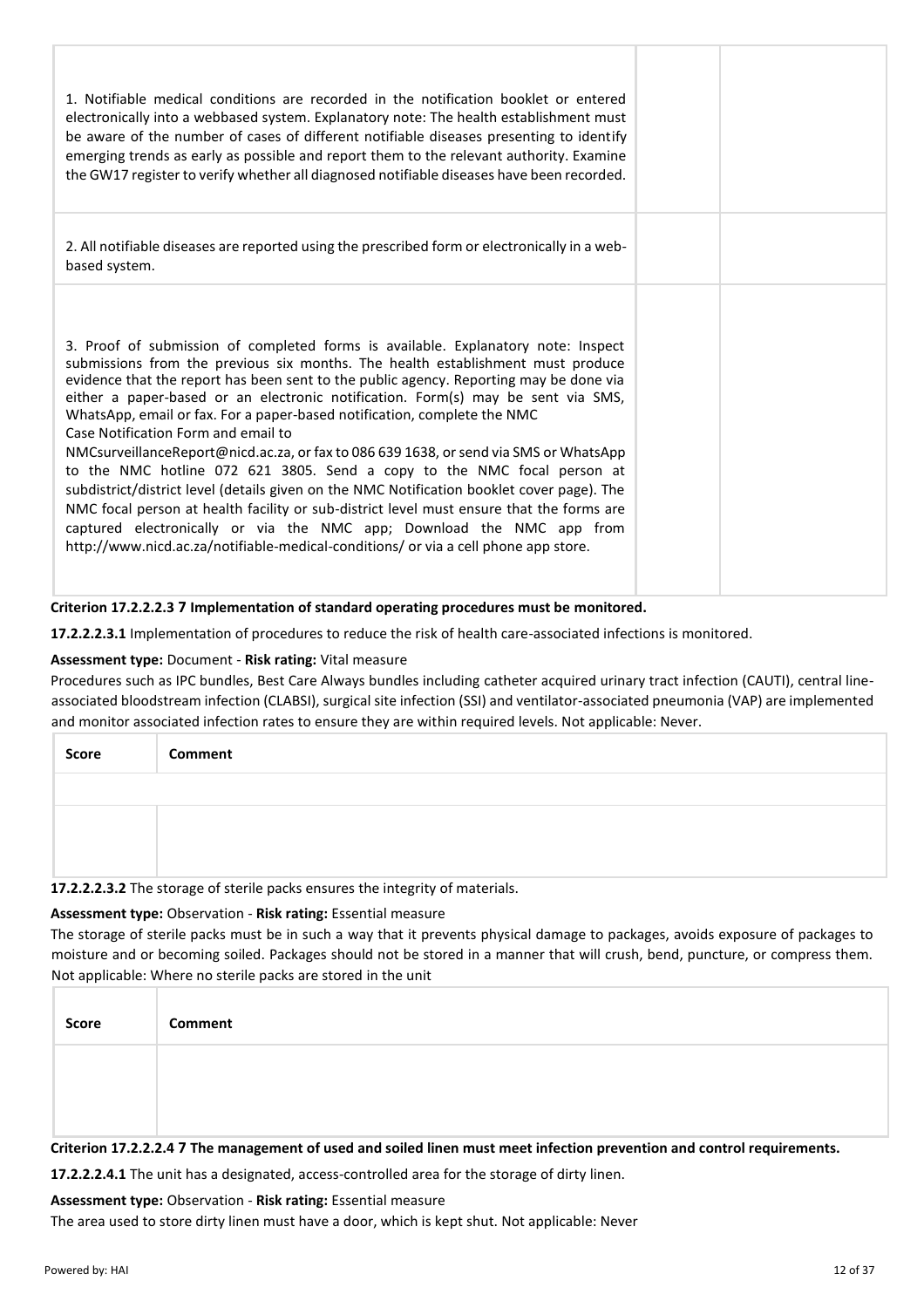| Score | Comment |
|-------|---------|
|       |         |
|       |         |

#### **Criterion 17.2.2.2.5 7 The health establishment must have a functional quality management system**

**17.2.2.2.5.1** Quality improvement plans are developed by health care personnel.

#### **Assessment type:** Document - **Risk rating:** Vital measure

Request the quality improvement plan of the unit from the previous six months. Verify whether the aspects listed below are documented. Score if aspect is documented and 0 if not. NB: Score not applicable where no gaps have been identified

| <b>Score</b>                        | <b>Comment</b>                                        |  |  |
|-------------------------------------|-------------------------------------------------------|--|--|
|                                     |                                                       |  |  |
|                                     |                                                       |  |  |
| <b>Aspects</b>                      | <b>Score</b><br>Comment                               |  |  |
| 1. Gaps identified                  |                                                       |  |  |
|                                     | 2. Activities required or implemented to address gaps |  |  |
| 3. Healthcare personnel responsible |                                                       |  |  |
|                                     | 4. Time frames                                        |  |  |

**17.2.2.2.5.2** Implementation of quality improvement plans is monitored.

#### **Assessment type:** Document - **Risk rating:** Vital measure

Evidence must be available that quality improvement activities are implemented by the units. This could include but is not limited to minutes of meetings, reports. Not applicable: Where there were no gaps identified

| Score | Comment |
|-------|---------|
|       |         |
|       |         |

**Criterion 17.2.2.2.6 7 Communication systems must be available and functional to facilitate adequate user care, and safety of user and health care personnel.**

**17.2.2.2.6.1** The Nurse call bed system is functional and easily accessible by the user.

#### **Assessment type:** Observation - **Risk rating:** Essential measure

Nurse call systems are equipment used by a user to alert or communicate with a caregiver. Observe whether the system is available and functional in at least three areas of the unit. Score 1 if available and functional and 0 if not.

| Score              | Comment |              |         |
|--------------------|---------|--------------|---------|
|                    |         |              |         |
|                    |         |              |         |
| <b>Aspects</b>     |         | <b>Score</b> | Comment |
| 1. Clinical area 1 |         |              |         |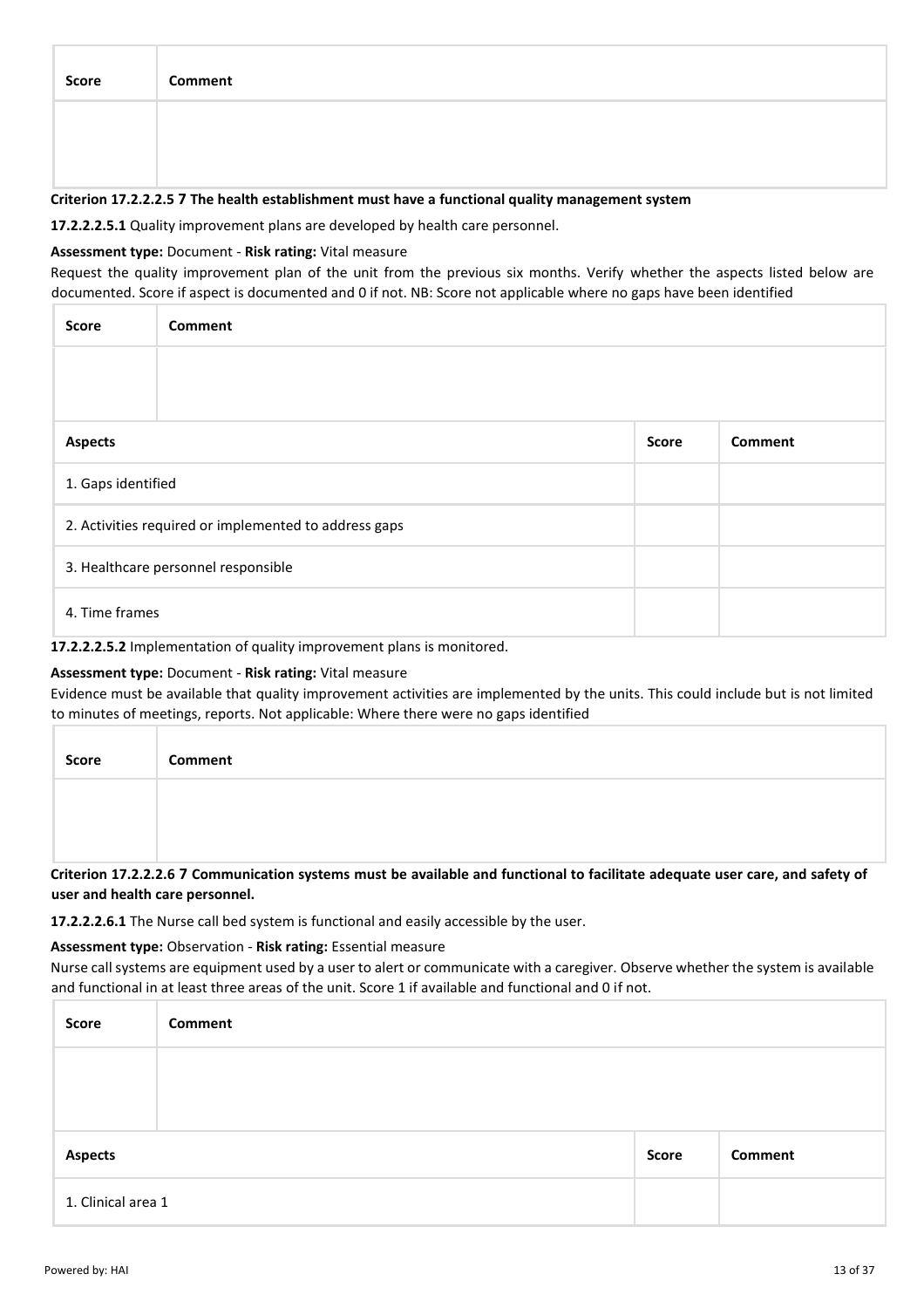| 2. Clinical area 2    |  |
|-----------------------|--|
| 3. Bathroom or toilet |  |

#### **Criterion 17.2.2.2.7 7 Standardised procedures to identify and mitigate clinical risk must be implemented during the care of vulnerable users.**

**17.2.2.2.7.1** Safety precautions are in place to prevent harm to children and infants.

#### **Assessment type:** Observation - **Risk rating:** Vital measure

Verify whether the following safety measures are in place in the unit. Score 1 if the safety measure is present and 0 if not present. NB: This requirement will only be applicable in generic wards that admit paediatric users.

| <b>Score</b>                                                                                                                 | Comment                                                                                                                              |  |  |  |  |
|------------------------------------------------------------------------------------------------------------------------------|--------------------------------------------------------------------------------------------------------------------------------------|--|--|--|--|
|                                                                                                                              |                                                                                                                                      |  |  |  |  |
| <b>Aspects</b>                                                                                                               | <b>Comment</b><br><b>Score</b>                                                                                                       |  |  |  |  |
| 1. Covers on electrical power points                                                                                         |                                                                                                                                      |  |  |  |  |
|                                                                                                                              | 2. Barriers to prevent entry into potentially dangerous areas such as bathrooms or<br>treatment rooms                                |  |  |  |  |
| 3. Cot sides                                                                                                                 |                                                                                                                                      |  |  |  |  |
| 4. Child-resistant cupboard doors and drawers                                                                                |                                                                                                                                      |  |  |  |  |
|                                                                                                                              |                                                                                                                                      |  |  |  |  |
| 5. Safe water temperature                                                                                                    |                                                                                                                                      |  |  |  |  |
|                                                                                                                              | 6. Doors with high handles                                                                                                           |  |  |  |  |
| 7. Window safety catches. Explanatory note: Windows must not open wide enough to<br>allow children to climb out or fall out. |                                                                                                                                      |  |  |  |  |
| 8. Sharps containers are secured and out of reach of children.                                                               |                                                                                                                                      |  |  |  |  |
|                                                                                                                              | 17.2.2.2.7.2 Risk assessments are conducted for frail or aged users to identify users at high risk of falling or developing pressure |  |  |  |  |

sores.

# **Assessment type:** Patient record audit - **Risk rating:** Vital measure

Select three health records of frail and/or aged users admitted to the unit at the time of inspection. Verify whether formal risk assessments, including but not limited to Waterlow or Norton scale to determine the user's risk for developing pressure sores, and the Morse fall scale to determine the user's risk of falling, were completed on admission. Score 1 if the aspect is compliant and 0 if not compliant. Score Not applicable where there were no frail or aged users at the time of inspection.

| Score<br>Comment |
|------------------|
|------------------|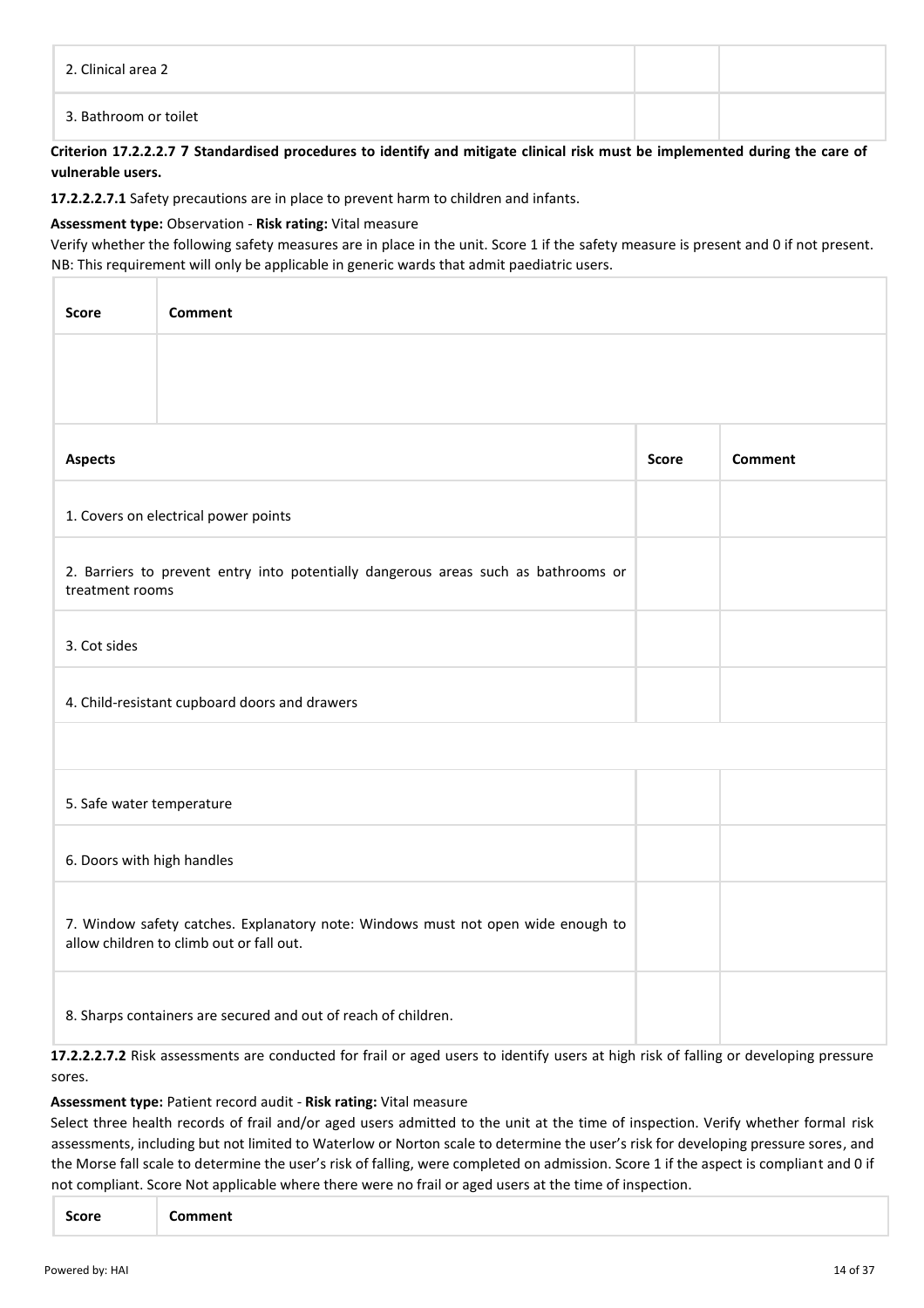| <b>Aspects</b>          | <b>Score</b> | Comment |
|-------------------------|--------------|---------|
| 1. User health record 1 |              |         |
| 2. User health record 2 |              |         |
| 3. User health record 3 |              |         |

**Criterion 17.2.2.2.8 7 The health establishment must implement systems to ensure that blood and blood products are available and administered safely.**

**17.2.2.2.8.1** Administration of blood is recorded.

**Assessment type:** Patient record audit - **Risk rating:** Vital measure

Select the health records of three users who were administered blood and verify whether the aspects listed below are documented. Score 1 if the aspect is documented and 0 if not documented. NB: Score Not applicable if there were no users who received blood at the time of inspection

| <b>Score</b> | Comment |
|--------------|---------|
|              |         |
|              |         |

# Unit 1 User health record 1

| <b>Aspects</b>                                                                                                                                                                                                                                                                                                       | <b>Score</b> | Comment |
|----------------------------------------------------------------------------------------------------------------------------------------------------------------------------------------------------------------------------------------------------------------------------------------------------------------------|--------------|---------|
| 1. Clinical indication for blood or blood products                                                                                                                                                                                                                                                                   |              |         |
| 2. Type of blood product required                                                                                                                                                                                                                                                                                    |              |         |
| 3. Confirmation of informed consent.                                                                                                                                                                                                                                                                                 |              |         |
|                                                                                                                                                                                                                                                                                                                      |              |         |
| 4. Confirmation of type of blood product prior to administration                                                                                                                                                                                                                                                     |              |         |
| 5. User's documentation checked prior to administration. Explanatory note: The unit of<br>blood has a tag that has user details, donor details, blood type, date when blood was<br>donated, rhesus factor and expiry date. These details must be cross-checked with the<br>user information prior to administration. |              |         |
| 6. Confirmation of user's identity prior to administration                                                                                                                                                                                                                                                           |              |         |
| 7. User's vital signs recorded and documented prior to administration.                                                                                                                                                                                                                                               |              |         |
| 8. User's vital signs recorded and documented.                                                                                                                                                                                                                                                                       |              |         |
| 9. Details of transfusion recorded. Explanatory note: This must include the start and finish<br>time, how many units were administered, any reaction, and observations.                                                                                                                                              |              |         |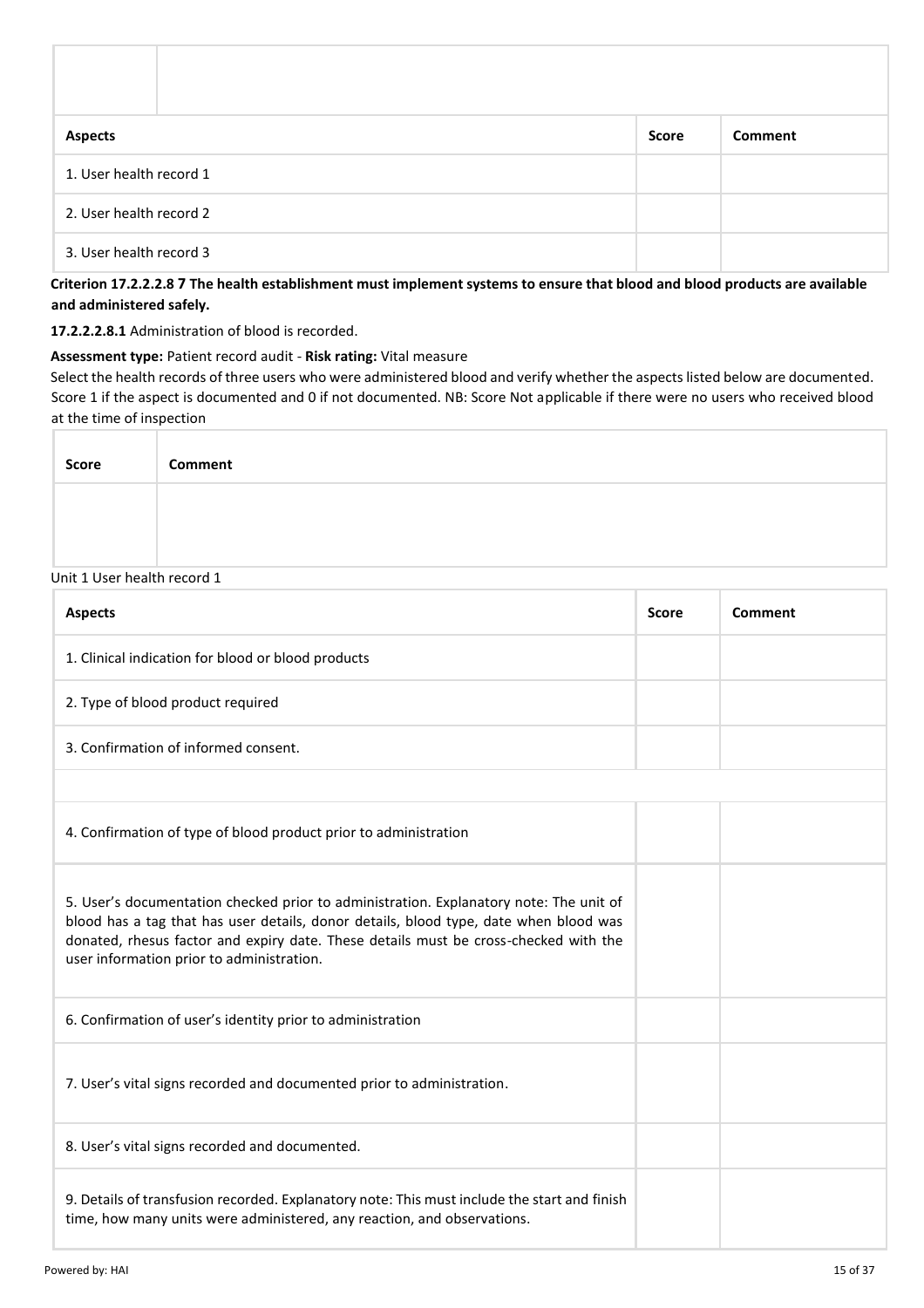| <b>Aspects</b>                                                                                                                                                                                                                                                                                                       | <b>Score</b> | Comment |
|----------------------------------------------------------------------------------------------------------------------------------------------------------------------------------------------------------------------------------------------------------------------------------------------------------------------|--------------|---------|
| 1. Clinical indication for blood or blood products                                                                                                                                                                                                                                                                   |              |         |
| 2. Type of blood product required                                                                                                                                                                                                                                                                                    |              |         |
| 3. Confirmation of informed consent.                                                                                                                                                                                                                                                                                 |              |         |
| 4. Confirmation of type of blood product prior to administration                                                                                                                                                                                                                                                     |              |         |
| 5. User's documentation checked prior to administration. Explanatory note: The unit of<br>blood has a tag that has user details, donor details, blood type, date when blood was<br>donated, rhesus factor and expiry date. These details must be cross-checked with the<br>user information prior to administration. |              |         |
| 6. Confirmation of user's identity prior to administration                                                                                                                                                                                                                                                           |              |         |
| 7. User's vital signs recorded and documented prior to administration                                                                                                                                                                                                                                                |              |         |
| 8. User's vital signs recorded and documented.                                                                                                                                                                                                                                                                       |              |         |
| 9. Details of transfusion recorded. Explanatory note: This must include the start and finish<br>time, how many units were administered, any reaction, and observations.                                                                                                                                              |              |         |

# Unit 3 User health record 3

| <b>Aspects</b>                                                                                                                                                                                                                                                                                                       | <b>Score</b> | Comment |
|----------------------------------------------------------------------------------------------------------------------------------------------------------------------------------------------------------------------------------------------------------------------------------------------------------------------|--------------|---------|
| 1. Clinical indication for blood or blood products                                                                                                                                                                                                                                                                   |              |         |
| 2. Type of blood product required                                                                                                                                                                                                                                                                                    |              |         |
|                                                                                                                                                                                                                                                                                                                      |              |         |
| 3. Confirmation of informed consent.                                                                                                                                                                                                                                                                                 |              |         |
| 4. Confirmation of type of blood product prior to administration                                                                                                                                                                                                                                                     |              |         |
| 5. User's documentation checked prior to administration. Explanatory note: The unit of<br>blood has a tag that has user details, donor details, blood type, date when blood was<br>donated, rhesus factor and expiry date. These details must be cross-checked with the<br>user information prior to administration. |              |         |
| 6. Confirmation of user's identity prior to administration                                                                                                                                                                                                                                                           |              |         |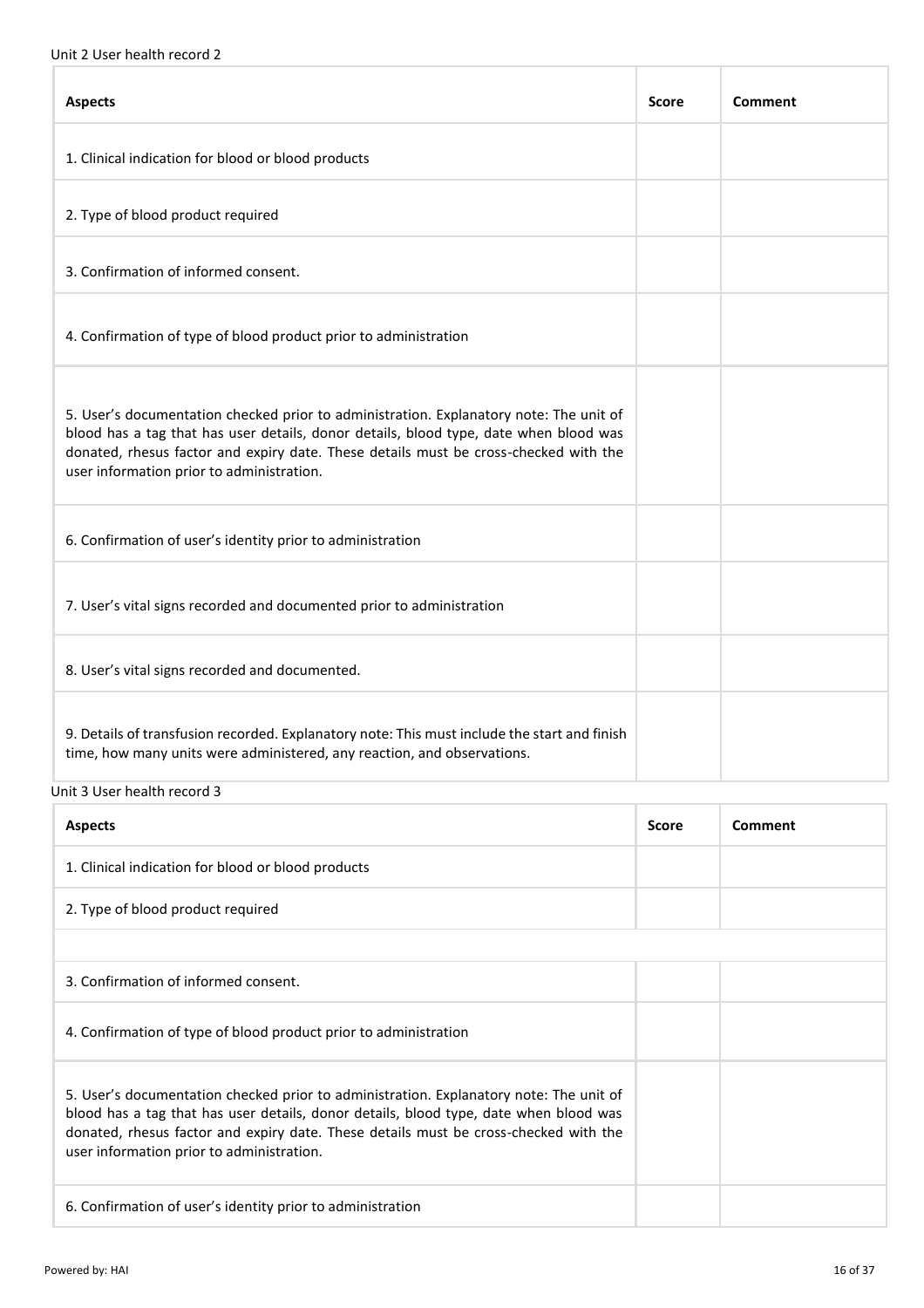| 7. User's vital signs recorded and documented prior to administration                                                                                                   |  |
|-------------------------------------------------------------------------------------------------------------------------------------------------------------------------|--|
| 8. User's vital signs recorded and documented.                                                                                                                          |  |
| 9. Details of transfusion recorded. Explanatory note: This must include the start and finish<br>time, how many units were administered, any reaction, and observations. |  |

#### **Criterion 17.2.2.2.9 7 Systems must be in place to facilitate user identification.**

**17.2.2.2.9.1** All users admitted in the health establishment wear identity bands or any other identification.

# **Assessment type:** Observation - **Risk rating:** Essential measure

Select three users in the unit and verify whether they are wearing identity bands or have any identification. Score 1 if users have identification and 0 if not.

| Score | Comment |  |  |  |  |
|-------|---------|--|--|--|--|
|       |         |  |  |  |  |
|       |         |  |  |  |  |

#### Unit 1 Healthcare user 1

| <b>Aspects</b>                                                                                                                                    | <b>Score</b> | Comment |
|---------------------------------------------------------------------------------------------------------------------------------------------------|--------------|---------|
| 1. Means of identification applied                                                                                                                |              |         |
| 2. Means of identification not causing injury                                                                                                     |              |         |
| 3. User identity confirmed by at least two identifiers, including, but not limited to name,<br>date of birth, identity number or hospital number. |              |         |
| 4. Identification used for procedure/surgery (where applicable)                                                                                   |              |         |
| 5. Identification used for users with allergies (where applicable)                                                                                |              |         |

# Unit 2 Healthcare user 2

| <b>Aspects</b>                                                                                                                                    | <b>Score</b> | Comment |
|---------------------------------------------------------------------------------------------------------------------------------------------------|--------------|---------|
|                                                                                                                                                   |              |         |
| 1. Means of identification applied                                                                                                                |              |         |
| 2. Means of identification not causing injury                                                                                                     |              |         |
| 3. User identity confirmed by at least two identifiers, including, but not limited to name,<br>date of birth, identity number or hospital number. |              |         |
| 4. Identification used for procedure/surgery(where applicable)                                                                                    |              |         |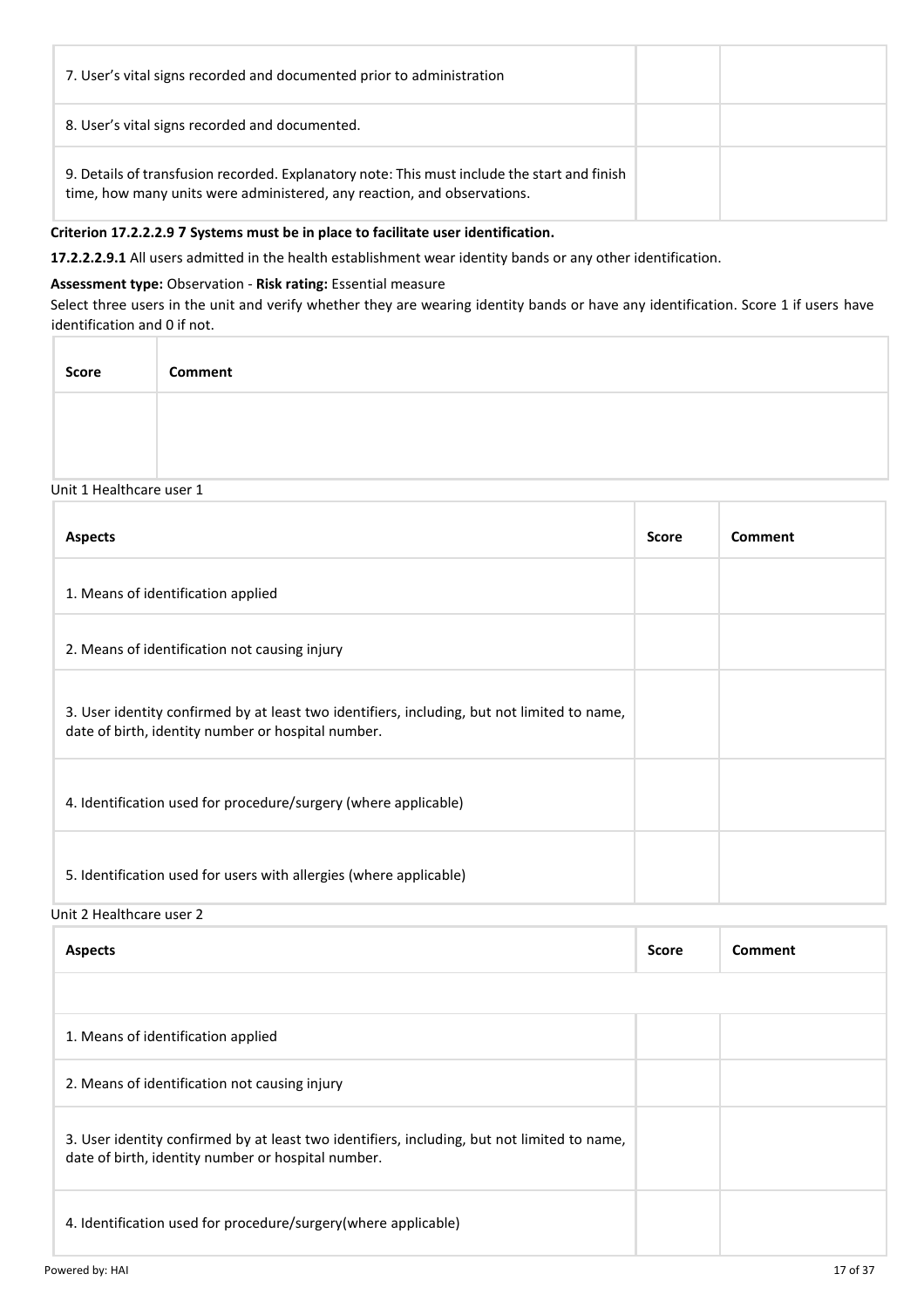# Unit 3 Healthcare user 3

| <b>Aspects</b>                                                                                                                                    | <b>Score</b> | Comment |
|---------------------------------------------------------------------------------------------------------------------------------------------------|--------------|---------|
| 1. Means of identification applied                                                                                                                |              |         |
| 2. Means of identification not causing injury                                                                                                     |              |         |
| 3. User identity confirmed by at least two identifiers, including, but not limited to name,<br>date of birth, identity number or hospital number. |              |         |
| 4. Identification used for procedure/surgery(where applicable)                                                                                    |              |         |
| 5. Identification used for users with allergies (where applicable)                                                                                |              |         |

**Criterion 17.2.2.2.10 7 The management of emergency resuscitations must be guided and monitored to improve user outcomes.**

**17.2.2.2.10.1** Emergency trolley is stocked with medicines and equipment.

# **Assessment type:** Observation - **Risk rating:** Non negotiable vital

Inspect the contents of the emergency trolley against the aspects listed below. Score 1 if the aspect listed is available, functional and not expired (if applicable) and score 0 if the aspect is not available, not functional or expired (if applicable). NB: Score not applicable for all paediatric items where the unit does not admit paediatric users.

| Score                                           | <b>Comment</b>                                  |              |                |  |
|-------------------------------------------------|-------------------------------------------------|--------------|----------------|--|
|                                                 |                                                 |              |                |  |
|                                                 |                                                 |              |                |  |
| <b>Aspects</b>                                  |                                                 | <b>Score</b> | <b>Comment</b> |  |
|                                                 | Devices to open and protect airway              |              |                |  |
| 1. Laryngoscope handle                          |                                                 |              |                |  |
| 2. Curved blade for laryngoscope size 2 (adult) |                                                 |              |                |  |
|                                                 | 3. Curved blade for laryngoscope size 3 (adult) |              |                |  |
|                                                 |                                                 |              |                |  |
|                                                 |                                                 |              |                |  |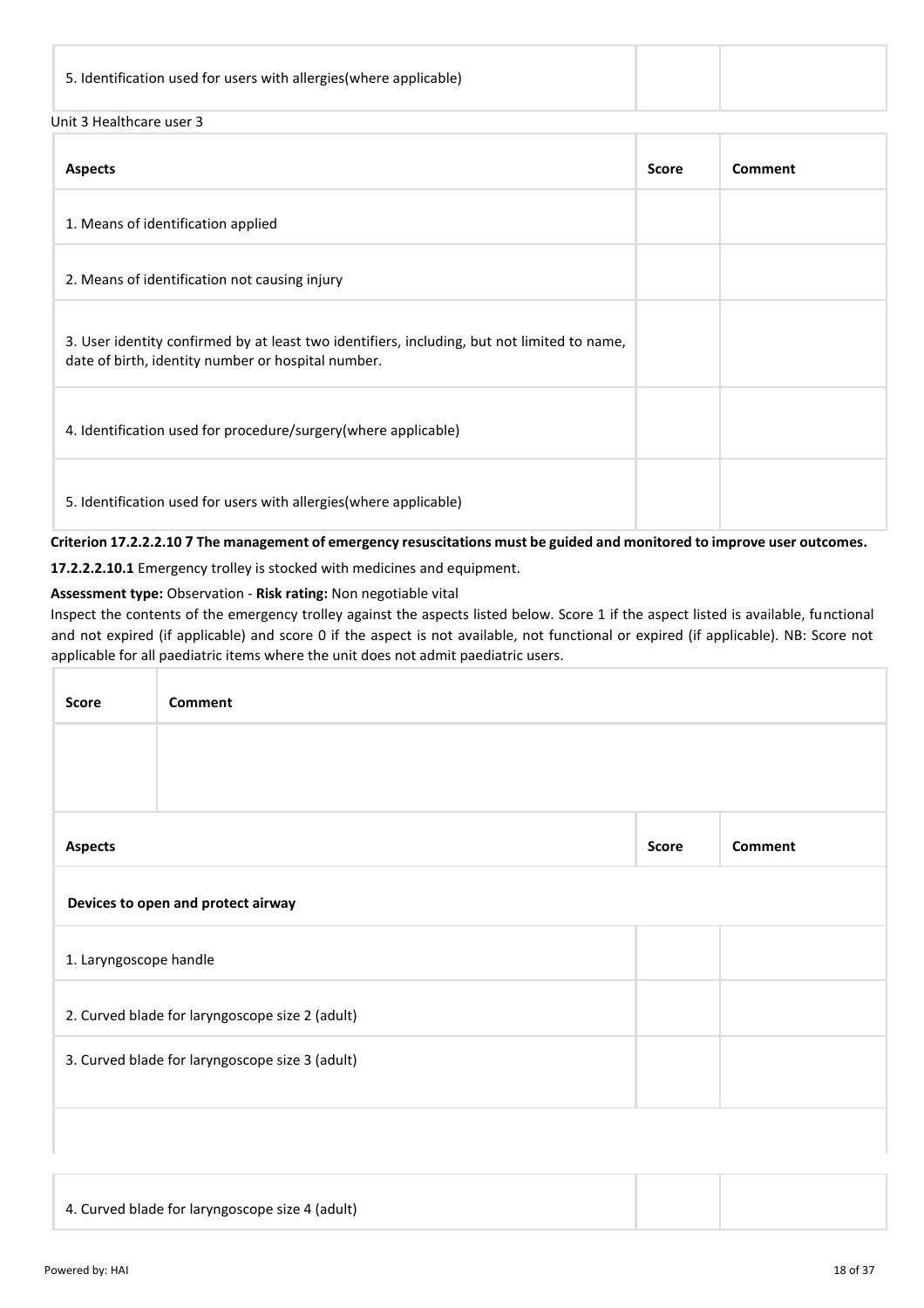| 5. Endotracheal tubes (a minimum of five different sizes as determined by the user profile<br>seen in the unit and resuscitation protocol). |  |
|---------------------------------------------------------------------------------------------------------------------------------------------|--|
| 6. Oropharyngeal airway size 0 (infant)                                                                                                     |  |
| 7. Oropharyngeal airway size 1 (small child)                                                                                                |  |
| 8. Oropharyngeal airway size 2 (child)                                                                                                      |  |
| 9. Oropharyngeal airway size 3 (small adult)                                                                                                |  |
| 10. Oropharyngeal airway size 4 (medium adult)                                                                                              |  |
| 11. Oropharyngeal airway size 5 (large adult)                                                                                               |  |
| 12. Plaster or ties for endotracheal tubes                                                                                                  |  |
| 13. Lubricating gel                                                                                                                         |  |
| <b>Equipment for difficult Intubation</b>                                                                                                   |  |
| 14. Introducer                                                                                                                              |  |
| 15. Laryngeal mask airway size 2                                                                                                            |  |
| 16. Laryngeal mask airway size 3                                                                                                            |  |
| 17. Laryngeal mask airway size 4                                                                                                            |  |
| 18. Laryngeal mask airway size 5                                                                                                            |  |
| 19. Magill forceps (adult)                                                                                                                  |  |
| 20. Magill forceps (paediatric)                                                                                                             |  |
| Devices to deliver oxygen/ventilate users                                                                                                   |  |
| 21. Manual resuscitator device or bag and valve mask (adult)                                                                                |  |
| 22. Manual resuscitator device or bag and valve mask (paediatric)                                                                           |  |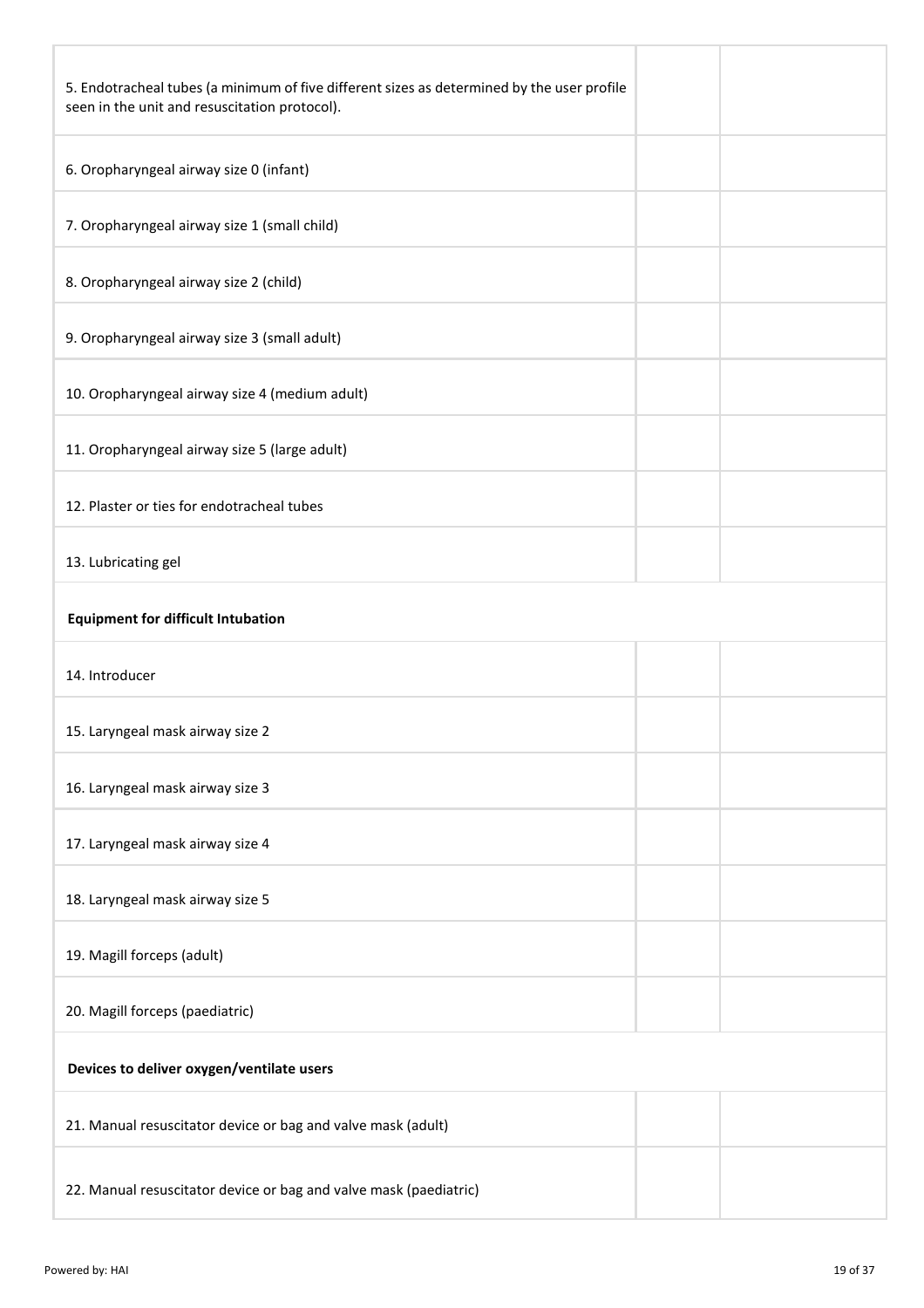| 23. Oxygen masks                                                                                                                                                                                                                                                                    |  |
|-------------------------------------------------------------------------------------------------------------------------------------------------------------------------------------------------------------------------------------------------------------------------------------|--|
| 24. Oxygen supply - ready for use (portable). Explanatory note: An oxygen cylinder fitted<br>with regulator indicating cylinder pressure and adjustable flowrate must be available.<br>Oxygen levels must not be below the minimum level indicated in the oxygen cylinder<br>gauge. |  |
| Equipment to diagnose and treat cardiac dysrhythmias                                                                                                                                                                                                                                |  |
| 25. Automated external defibrillator (AED) or defibrillator with pads, paddles and<br>electrodes                                                                                                                                                                                    |  |
|                                                                                                                                                                                                                                                                                     |  |
| 26. CPR board                                                                                                                                                                                                                                                                       |  |
| Devices to gain intravascular access                                                                                                                                                                                                                                                |  |
| 27. Intravenous administration sets                                                                                                                                                                                                                                                 |  |
| 28. IV Cannulae                                                                                                                                                                                                                                                                     |  |
| <b>Medicine</b>                                                                                                                                                                                                                                                                     |  |
| 29. Emergency medicines according to local protocol are available and have not expired.                                                                                                                                                                                             |  |

**17.2.2.2.10.2** Medical supplies and equipment for resuscitation are available.

# **Assessment type:** Observation - **Risk rating:** Vital measure

Inspect whether medical supplies and equipment used for resuscitation is available. The items may be available in the trolley or vicinity of the trolley. Score 1 if the aspect listed is available, functional and not expired (if applicable) and score 0 if the aspect is not available, not functional or expired (if applicable).

| <b>Score</b>      | <b>Comment</b>                      |              |                |  |  |
|-------------------|-------------------------------------|--------------|----------------|--|--|
|                   |                                     |              |                |  |  |
|                   |                                     |              |                |  |  |
| <b>Aspects</b>    |                                     | <b>Score</b> | <b>Comment</b> |  |  |
|                   | 1. Chlorhexidine or Alcohol swabs   |              |                |  |  |
| 2. Eye protection |                                     |              |                |  |  |
| 3. Facemask       |                                     |              |                |  |  |
| 4. Gloves         |                                     |              |                |  |  |
|                   | 5. Spare batteries for laryngoscope |              |                |  |  |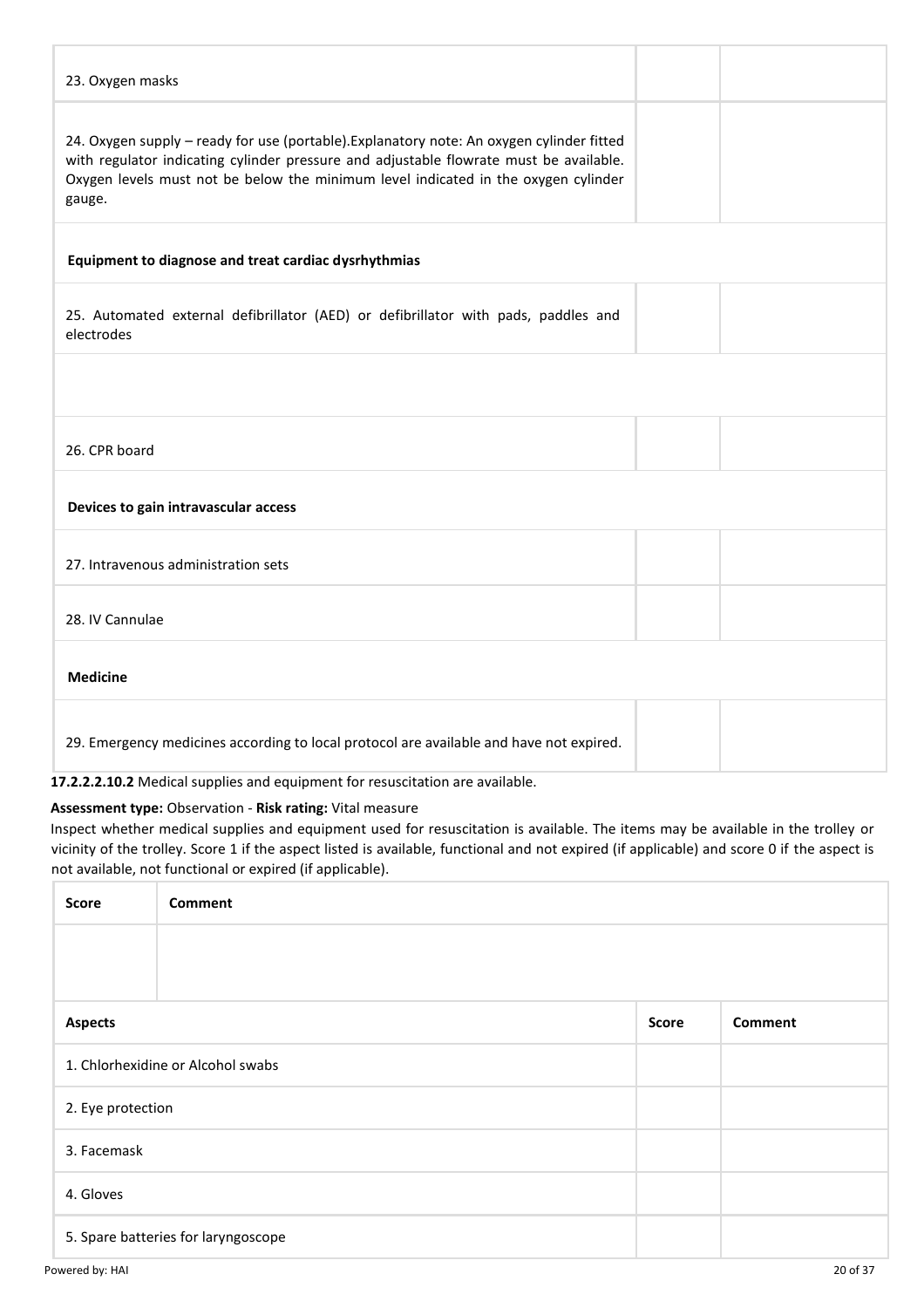| 6. Spare bulb(where applicable)                    |  |  |
|----------------------------------------------------|--|--|
| 7. Syringe 2ml                                     |  |  |
| 8. Syringe 5ml                                     |  |  |
| 9. Syringe 20ml                                    |  |  |
| 10. Cather tip syringe 50ml                        |  |  |
| 11. Needles size 16 G(Paeds)                       |  |  |
| 12. Needles size18 G                               |  |  |
| 13. Needles size 22G                               |  |  |
| 14. Scissors                                       |  |  |
| 15. Tourniquet                                     |  |  |
|                                                    |  |  |
| 16. Stethoscope                                    |  |  |
| 17. Nasogastric tubes size 5 (paediatric)          |  |  |
| 18. Nasogastric tubes size 6 (paediatric)          |  |  |
| 19. Nasogastric tubes size 8 (paediatric)          |  |  |
| 20. Nasogastric tubes size 10 (paediatric)         |  |  |
| 21. Nasogastric tubes size 12 (adult / paediatric) |  |  |
| 22. Nasogastric tubes size 14 (adult)              |  |  |
| 23. Nasogastric tubes size 16 (adult)              |  |  |
| 24. Nasogastric tubes size 18 (adult)              |  |  |
| 25. Suction catheter 8F (paediatric)               |  |  |
| 26. Suction catheter 10F (paediatric)              |  |  |
| 27. Suction catheter 12F (adult)                   |  |  |
| 28. Suction catheter 14F (adult)                   |  |  |
| 29. Suction devices (portable)                     |  |  |
| 30. Yankhauer suction                              |  |  |
| 31. Resuscitation algorithm                        |  |  |
| 32. Nasal cannula                                  |  |  |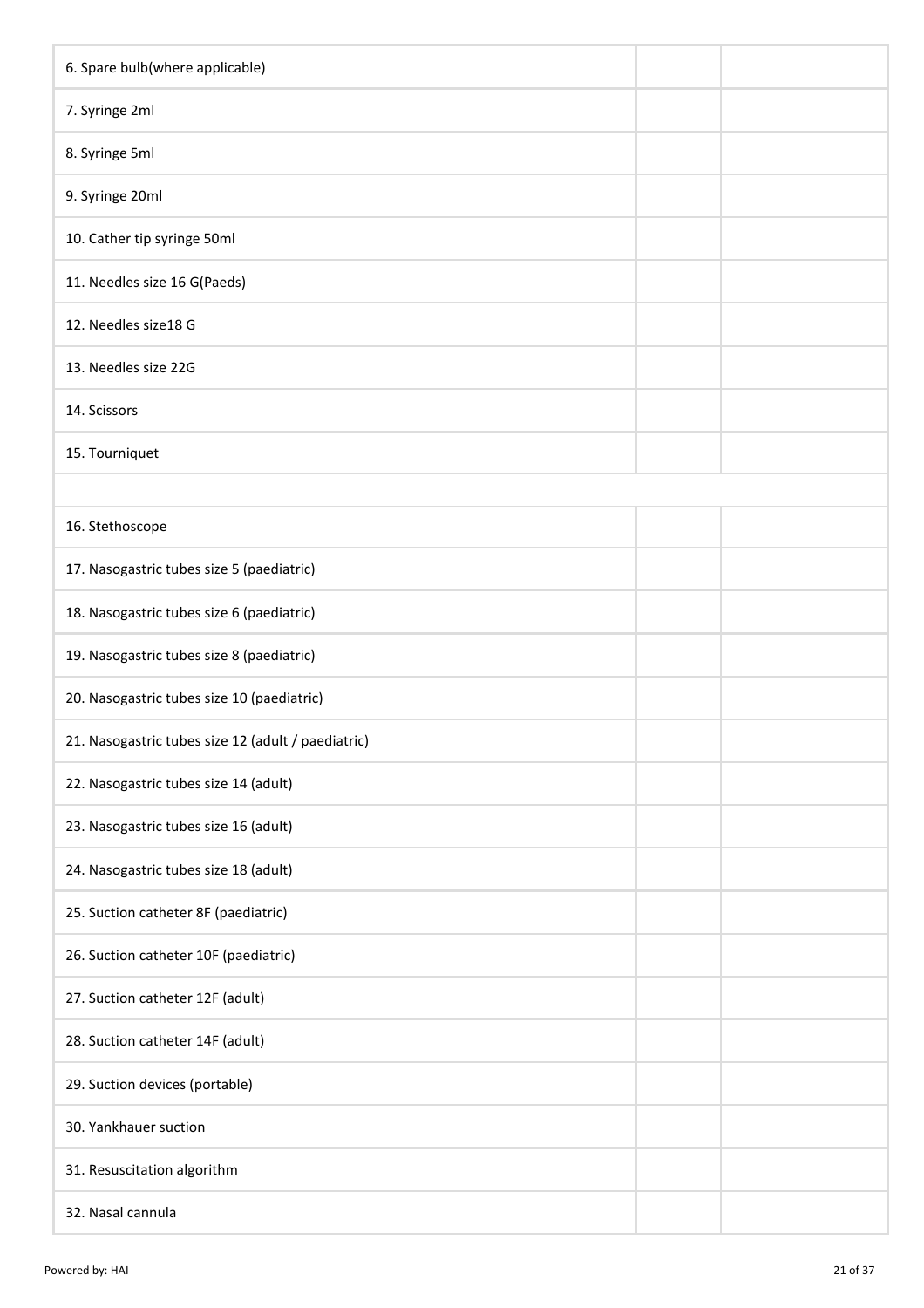**17.2.2.2.10.3** The emergency trolley is checked in accordance with agreed unit practice.

#### **Assessment type:** Document - **Risk rating:** Vital measure

Checking of the emergency trolley will vary from different units. Request a documented practice for checking the emergency trolley and verify whether it is checked as documented. Request documented records of checking the emergency trolley from the previous 30 days. Not applicable: Never

| Score | Comment |
|-------|---------|
|       |         |
|       |         |

#### **Criterion 17.2.2.2.11 7 Medical equipment management systems must be in place to minimise the risk of patient safety incidents related to medical equipment.**

**17.2.2.2.11.1** Healthcare personnel receive training in the use of medical equipment.

# **Assessment type:** Document - **Risk rating:** Essential measure

This includes, but is not limited to, orientation records demonstrating that in-service training or training by a supplier of new equipment has been conducted. Training must be provided for each health care personnel member for each item of equipment he/she will be required to use in the course of performing his/her duties. Not applicable: Where there was no new equipment introduced in the past 12 months.

| Score | <b>Comment</b> |
|-------|----------------|
|       |                |
|       |                |

#### **Sub Domain 17.2.3 8** Infection prevention and control programmes

**Standard 17.2.3.1 8(1)** The health establishment must maintain an environment, which minimises the risk of disease outbreaks, the transmission of infection to users, health care personnel and visitors.

# **Criterion 17.2.3.1.1 8(2)(a) The health establishment must ensure that there are hand washing facilities in every service area.**

**17.2.3.1.1.1** Hand washing facilities are available.

# **Assessment type:** Observation - **Risk rating:** Vital measure

Verify whether the hand washing items listed below are available. Score 1 if the item is available and 0 if not available.

| <b>Score</b> | Comment |
|--------------|---------|
|              |         |
|              |         |

# Unit 1 User care area

| <b>Aspects</b>                                                                                                                                         | <b>Score</b> | Comment |
|--------------------------------------------------------------------------------------------------------------------------------------------------------|--------------|---------|
| 1. Hand washing basin. Explanatory note: The basin must not be blocked, broken, have<br>deep cracks causing leaking of water, or have hairline cracks. |              |         |
| 2. Poster on correct hand washing technique                                                                                                            |              |         |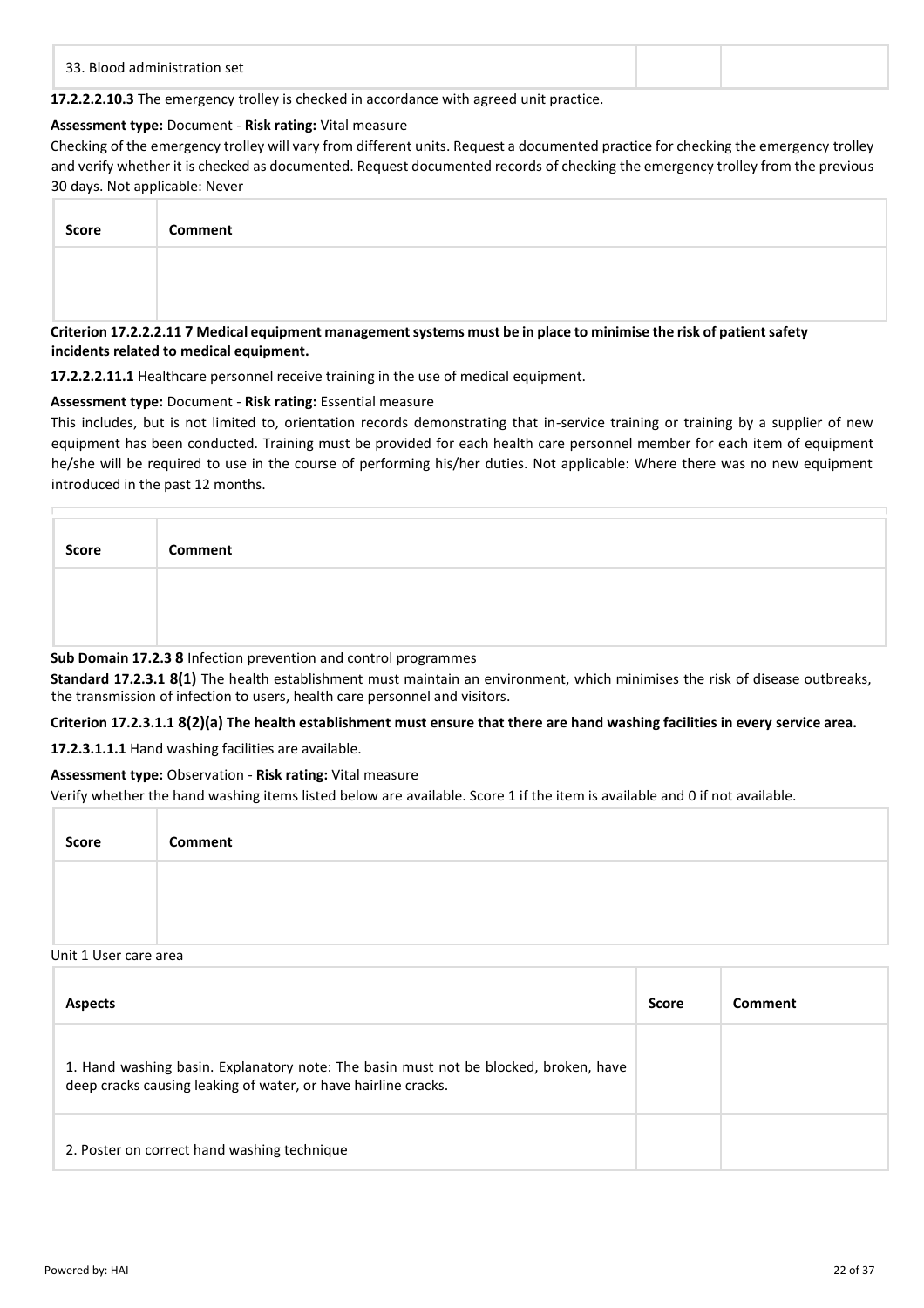| 3. Poster on the correct use of alcohol-based hand rub. Explanatory note: Posters must be<br>placed at strategic places and above alcohol dispensers in the health establishment as<br>stipulated in page 33 of Practical Manual for Implementation of IPC Strategic framework<br>March 2020. |              |                |
|-----------------------------------------------------------------------------------------------------------------------------------------------------------------------------------------------------------------------------------------------------------------------------------------------|--------------|----------------|
| 4. Taps                                                                                                                                                                                                                                                                                       |              |                |
| 5. Running water                                                                                                                                                                                                                                                                              |              |                |
| 6. Plain liquid soap or Chlorhexidine based soap                                                                                                                                                                                                                                              |              |                |
| 7. Wall mounted soap dispenser                                                                                                                                                                                                                                                                |              |                |
| 8. Paper towels                                                                                                                                                                                                                                                                               |              |                |
| 9. Paper towel dispenser                                                                                                                                                                                                                                                                      |              |                |
| 10. Bin                                                                                                                                                                                                                                                                                       |              |                |
| 11. Alcohol based hand rub                                                                                                                                                                                                                                                                    |              |                |
| Unit 2 Personnel toilet                                                                                                                                                                                                                                                                       |              |                |
| <b>Aspects</b>                                                                                                                                                                                                                                                                                | <b>Score</b> | <b>Comment</b> |
|                                                                                                                                                                                                                                                                                               |              |                |
| 1. Hand washing basin. Explanatory note: The basin must not be blocked, broken, have<br>deep cracks causing leaking of water, or have hairline cracks.                                                                                                                                        |              |                |
| 2. Poster on correct hand washing technique                                                                                                                                                                                                                                                   |              |                |

3. Poster on the correct use of alcohol-based hand rub. Explanatory note: Posters must be placed at strategic places and above alcohol dispensers in the health establishment as stipulated in page 33 of Practical Manual for Implementation of IPC Strategic framework March 2020. 4. Taps

5. Running water 6. Plain liquid soap or Chlorhexidine based soap 7. Wall mounted soap dispenser 8. Paper towels 9. Paper towel dispenser

10. Bin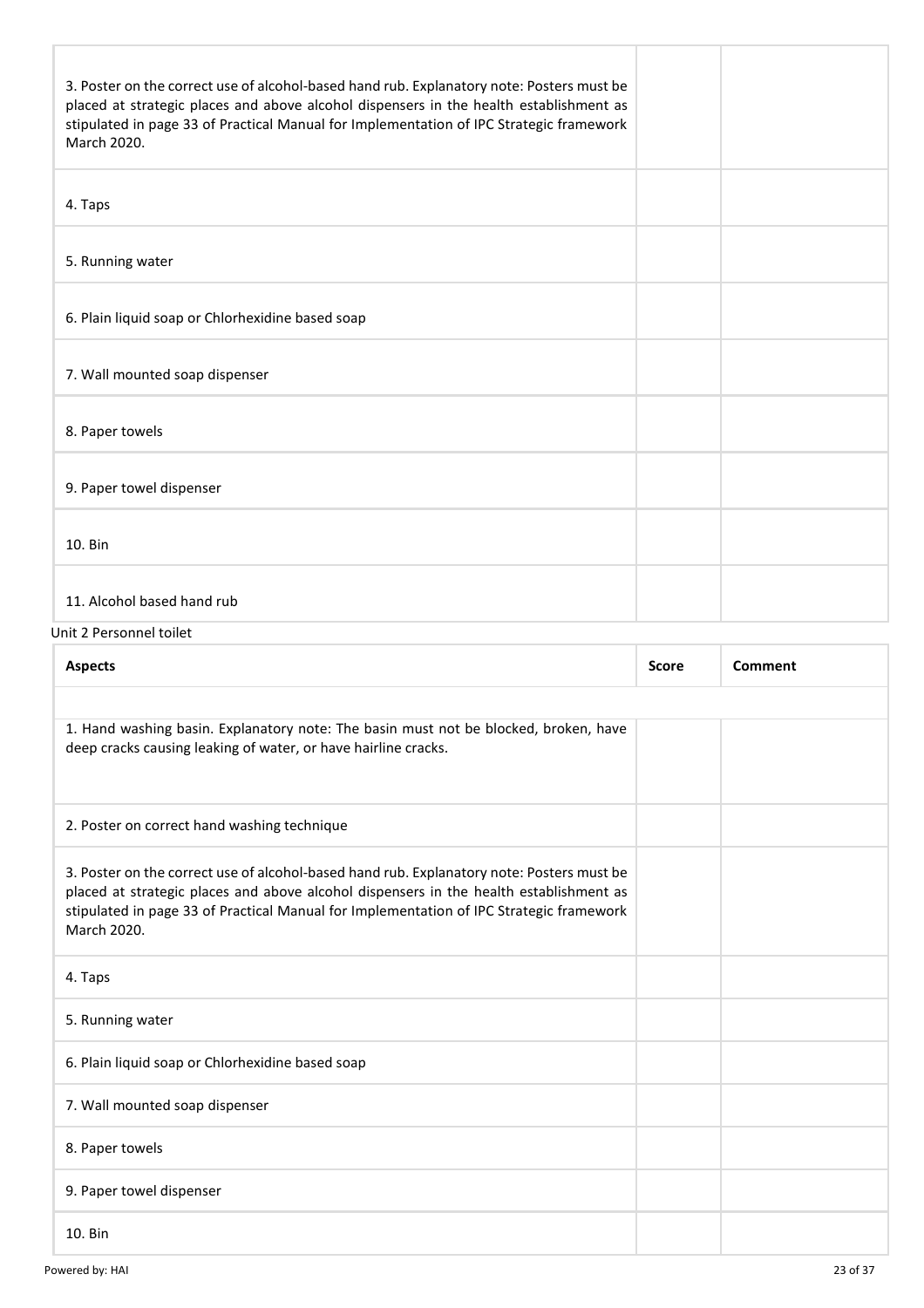| 11. Alcohol based hand rub                                                                                                                                                                                                                                                                    |              |                |  |  |  |
|-----------------------------------------------------------------------------------------------------------------------------------------------------------------------------------------------------------------------------------------------------------------------------------------------|--------------|----------------|--|--|--|
| Unit 3 User toilet                                                                                                                                                                                                                                                                            |              |                |  |  |  |
| <b>Aspects</b>                                                                                                                                                                                                                                                                                | <b>Score</b> | <b>Comment</b> |  |  |  |
| 1. Hand washing basin. Explanatory note: The basin must not be blocked, broken, have<br>deep cracks causing leaking of water, or have hairline cracks.                                                                                                                                        |              |                |  |  |  |
| 2. Poster on correct hand washing technique                                                                                                                                                                                                                                                   |              |                |  |  |  |
| 3. Poster on the correct use of alcohol-based hand rub. Explanatory note: Posters must be<br>placed at strategic places and above alcohol dispensers in the health establishment as<br>stipulated in page 33 of Practical Manual for Implementation of IPC Strategic framework<br>March 2020. |              |                |  |  |  |
| 4. Taps                                                                                                                                                                                                                                                                                       |              |                |  |  |  |
| 5. Running water                                                                                                                                                                                                                                                                              |              |                |  |  |  |
| 6. Plain liquid soap or Chlorhexidine based soap                                                                                                                                                                                                                                              |              |                |  |  |  |
| 7. Wall mounted soap dispenser                                                                                                                                                                                                                                                                |              |                |  |  |  |
| 8. Paper towels                                                                                                                                                                                                                                                                               |              |                |  |  |  |
| 9. Paper towel dispenser                                                                                                                                                                                                                                                                      |              |                |  |  |  |
| 10. Bin                                                                                                                                                                                                                                                                                       |              |                |  |  |  |
| 11. Alcohol based hand rub                                                                                                                                                                                                                                                                    |              |                |  |  |  |

**Criterion 17.2.3.1.2 8(2)(b) The health establishment must provide isolation units or cubicles where users with contagious infections can be accommodated.**

**17.2.3.1.2.1** Isolation room meets the requirements listed below.

**Assessment type:** Observation - **Risk rating:** Vital measure

Inspect the isolation rooms to verify whether they contain the aspects listed below. Score 1 if the aspect is present and 0 if not present.

| <b>Score</b>   | <b>Comment</b>                                    |       |         |
|----------------|---------------------------------------------------|-------|---------|
|                |                                                   |       |         |
|                |                                                   |       |         |
| <b>Aspects</b> |                                                   | Score | Comment |
|                | General requirements to be inspected at all times |       |         |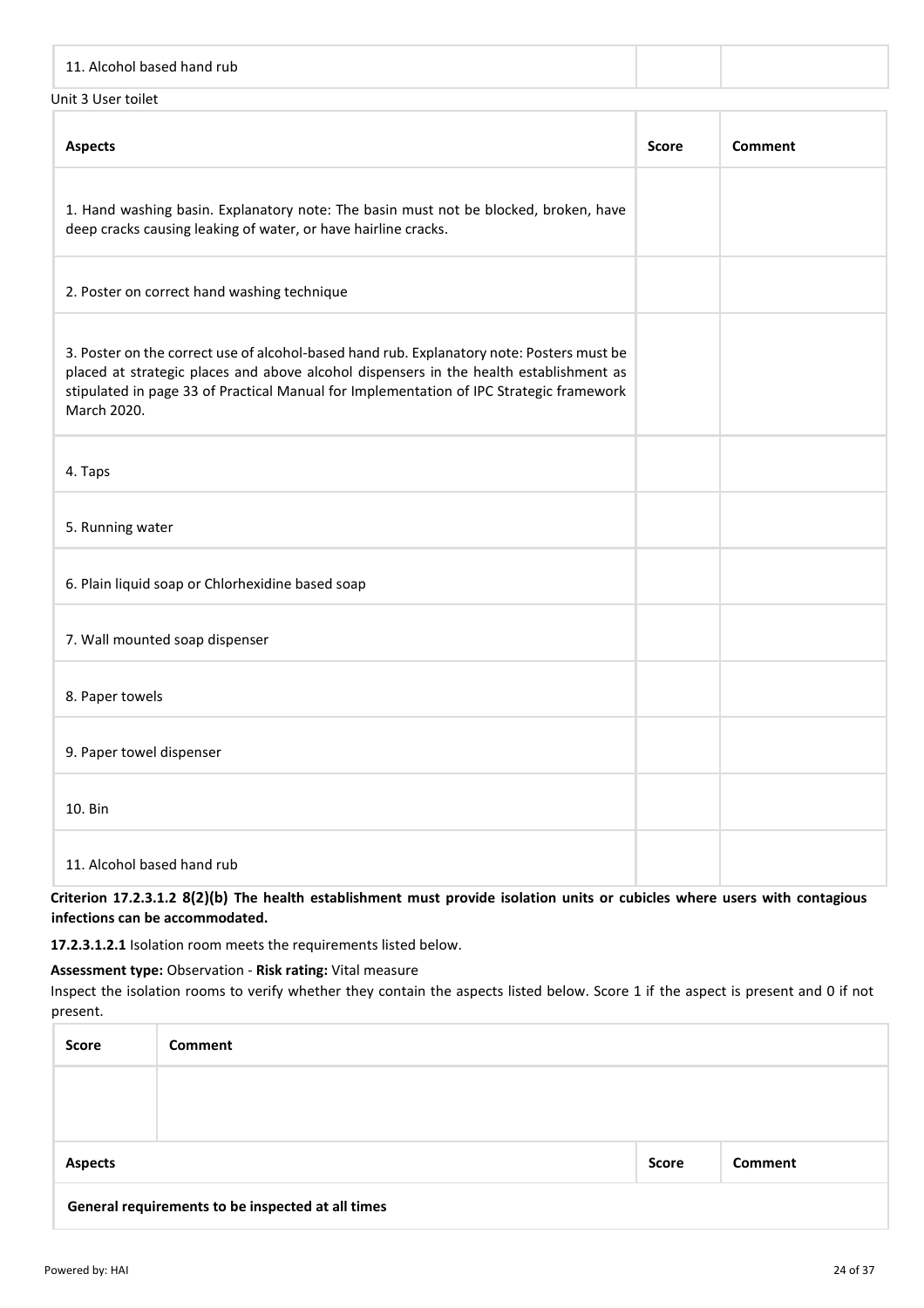| 1. Single room with door that closes. Explanatory note: In the case of an outbreak,<br>multiple users may be accommodated in the same room, as long as the room is used<br>exclusively to care for users with the outbreak disease, i.e. "Cohorting" of patients.<br>Sporadic, individual cases must be nursed in a room that accommodates a single user<br>only. |  |
|-------------------------------------------------------------------------------------------------------------------------------------------------------------------------------------------------------------------------------------------------------------------------------------------------------------------------------------------------------------------|--|
| 2. Rooms used for infections requiring airborne precautions have adequate ventilation.<br>Explanatory note: This will be a minimum of a window that opens, but preferably negative<br>pressure ventilation. Rooms used for users with viral haemorrhagic fevers have ventilation<br>ensuring at least 6-12 air changes per hour.                                  |  |
| 3. Hand wash basin with elbow-operated taps                                                                                                                                                                                                                                                                                                                       |  |
| 4. Bin with a close-fitting lid                                                                                                                                                                                                                                                                                                                                   |  |
| 5. Separate toilet facilities. Explanatory note: This may be a dedicated commode, or urinal<br>and bedpan.                                                                                                                                                                                                                                                        |  |
| Requirement to be inspected only if there is a user isolated in the room (Score NA if, at the time of the inspection, no users<br>requiring isolation have been admitted.)                                                                                                                                                                                        |  |
| 6. Alcohol based hand rub inside room                                                                                                                                                                                                                                                                                                                             |  |
| 7. Disinfectant outside of room to disinfect surfaces                                                                                                                                                                                                                                                                                                             |  |
| 8. Disposable gloves                                                                                                                                                                                                                                                                                                                                              |  |
| 9. Poster/Signs affixed outside the room. Explanatory note: This will include the different<br>types of transmission precautions i.e. airborne, contact or droplet and posters regarding<br>visiting restrictions.                                                                                                                                                |  |
| 10. Alcohol based hand rub outside room                                                                                                                                                                                                                                                                                                                           |  |
| 11. People traffic in and out of room to be controlled (i.e. limited number of visitors and<br>personnel) Explanatory note: This will include but not limited to posters on the door,<br>restrictions allowing immediate or a certain number of family members for visiting or<br>guidance from hospital policy                                                   |  |
|                                                                                                                                                                                                                                                                                                                                                                   |  |
| 12. Appropriate measures for discarding infected linen                                                                                                                                                                                                                                                                                                            |  |
| 13. Appropriate measures for disinfection of equipment                                                                                                                                                                                                                                                                                                            |  |

**17.2.3.1.2.2** Isolation rooms are inspected by the infection prevention and control team following terminal cleaning.

#### **Assessment type:** Document - **Risk rating:** Vital measure

The infection prevention and control team must confirm that terminal cleaning has been performed satisfactorily prior to the admission of another user into the room used for isolation. Evidence of this inspection must be available in the unit. Not applicable: Where no users requiring isolation have been admitted in the previous 12 months.

| Score |
|-------|
|-------|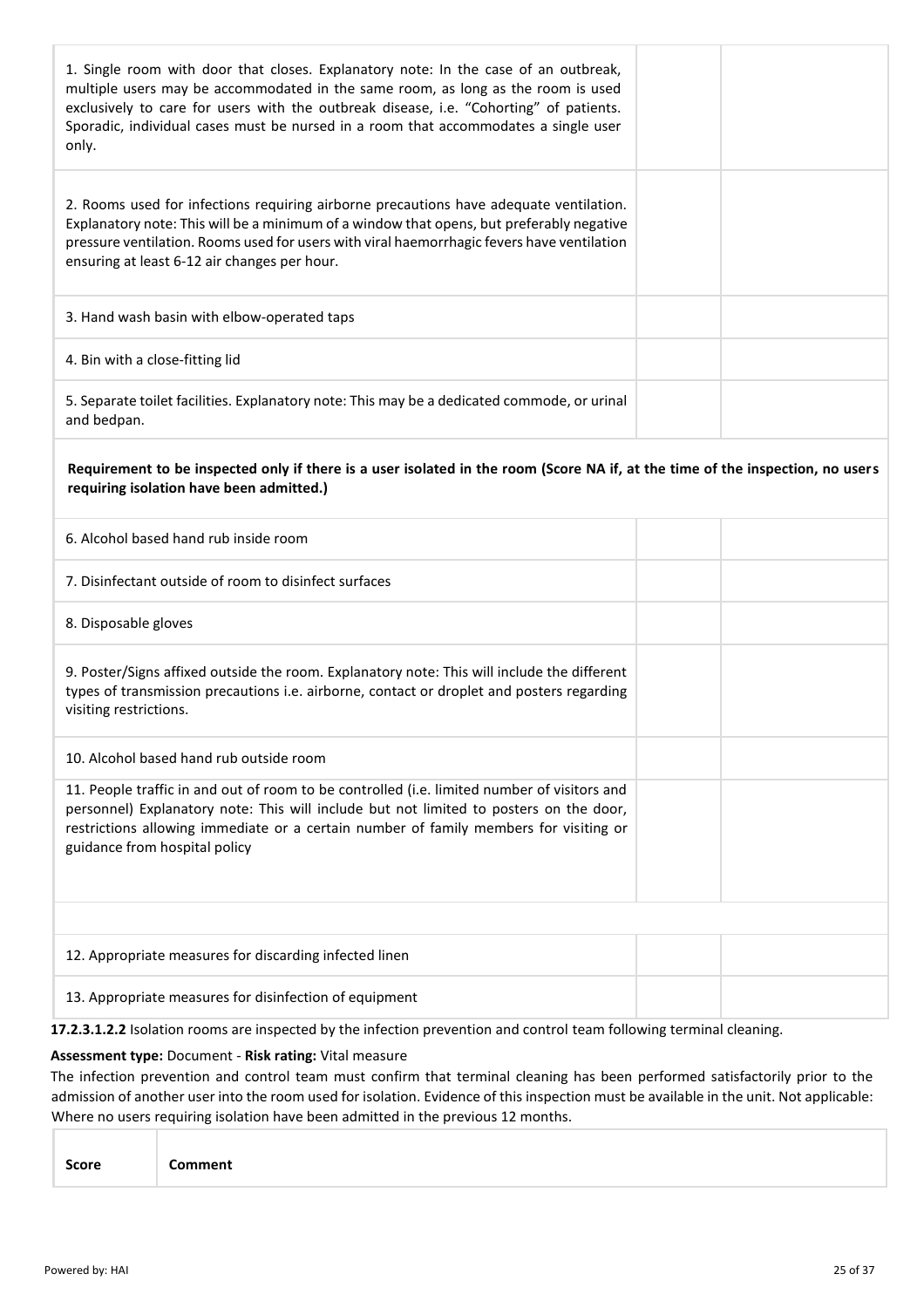#### **Criterion 17.2.3.1.3 8(2)(c) The health establishment must ensure there is clean linen to meet the needs of users.**

#### **17.2.3.1.3.1** There is a designated area for storage of linen.

#### **Assessment type:** Observation - **Risk rating:** Essential measure

This could be but not limited to a room or a storage cupboard Not applicable: never

| <b>Score</b> | Comment                                                                                         |
|--------------|-------------------------------------------------------------------------------------------------|
|              |                                                                                                 |
|              |                                                                                                 |
|              | 17.2.3.1.3.2 There is sufficient stock of linen in accordance with the number of users in unit. |

# **Assessment type:** Observation - **Risk rating:** Essential measure

The minimum and maximum number of linen items required for all users must be available in the linen storage area as determined by the unit. Not applicable: Never

| Score | <b>Comment</b>                                                                                                           |
|-------|--------------------------------------------------------------------------------------------------------------------------|
|       |                                                                                                                          |
|       | Critorian 17 2 2 1 4 8(2)(d) The health establishment must ensure that health sare nersonnel are protected from assuming |

**Criterion 17.2.3.1.4 8(2)(d) The health establishment must ensure that health care personnel are protected from acquiring infections through the use of personal protective equipment and prophylactic immunisations.**

**17.2.3.1.4.1** Personal protective equipment is worn.

#### **Assessment type:** Observation - **Risk rating:** Vital measure

Using the checklist below, verify whether protective clothing and equipment is worn. Score 1 if the items are worn and 0 if not worn. Score NA where, at the time of the inspection, personnel are not in a situation in which they are required to wear protective clothing.

| Score | Comment |
|-------|---------|
|       |         |
|       |         |

#### Unit 1 Clinical area

| <b>Aspects</b>                                       | <b>Score</b> | Comment |
|------------------------------------------------------|--------------|---------|
| 1. Latex or nitrile gloves - non-sterile             |              |         |
| 2. Gloves – sterile                                  |              |         |
| 3. Disposable gowns or aprons                        |              |         |
| 4. Protective face shields or goggles                |              |         |
| 5. Face masks                                        |              |         |
| 6. N95 or KN95 or FFP2 masks or approved equivalent. |              |         |
| Unit 2 Isolation room                                |              |         |

| <b>Aspects</b> | <b>Score</b><br>- - - - | mmen |
|----------------|-------------------------|------|
|----------------|-------------------------|------|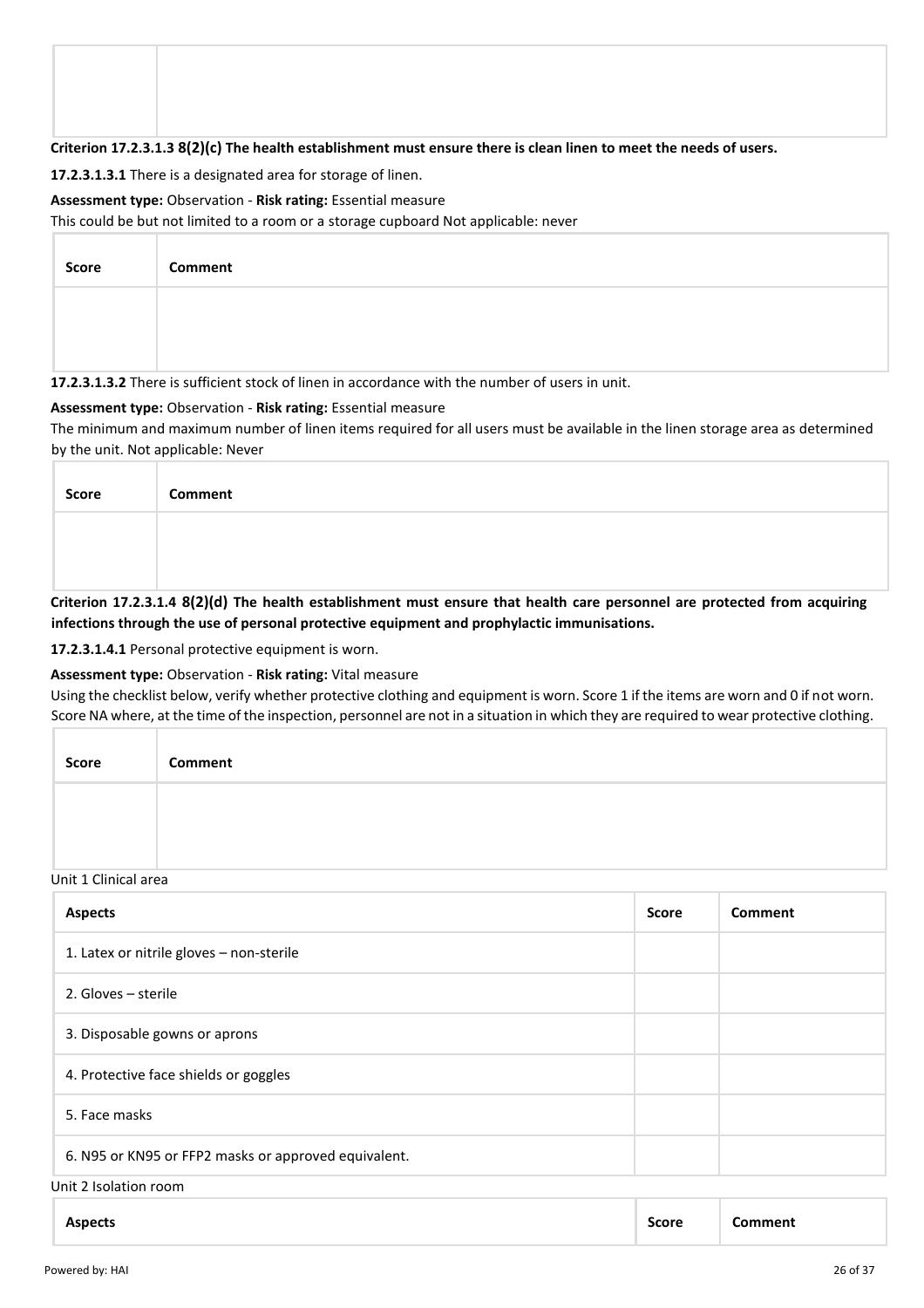| 1. Latex or nitrile gloves - non-sterile             |  |
|------------------------------------------------------|--|
| 2. Gloves – sterile                                  |  |
| 3. Disposable gowns or aprons                        |  |
| 4. Protective face shields or goggles                |  |
| 5. Face masks                                        |  |
| 6. N95 or KN95 or FFP2 masks or approved equivalent. |  |

Unit 3 Cleaner

| <b>Aspects</b>                                                        | <b>Score</b> | <b>Comment</b> |
|-----------------------------------------------------------------------|--------------|----------------|
| 1. Latex or nitrile gloves - non-sterile                              |              |                |
| 2. Disposable gowns or aprons                                         |              |                |
| 3. Protective face shields or goggles                                 |              |                |
| 4. Face masks                                                         |              |                |
| 5. Domestic gloves                                                    |              |                |
| 6. N95 or KN95 or FFP2 masks or approved equivalent(where applicable) |              |                |

**Sub Domain 17.2.4 9** Waste management

**Standard 17.2.4.1 9(1)** The health establishment must ensure that waste is handled, stored, and disposed of safely in accordance with the law.

**Criterion 17.2.4.1.1 9(2)(a) The health establishment must have appropriate waste containers at the point of waste generation.**

**17.2.4.1.1.1** The unit has appropriate containers for disposal of all types of waste.

**Assessment type:** Observation - **Risk rating:** Vital measure

Verify whether the waste containers listed below are available. Health care risk waste containers must have the appropriate international hazard symbol and be marked as prescribed in SANS 10248-1:

Management of Health Care Waste, Part 1: Management of healthcare risk waste from a health facility.

Score 1 if the waste container is available and 0 if not available. Where a particular type of waste is not generated in the unit, score NA.

| Score          | Comment                                  |              |         |
|----------------|------------------------------------------|--------------|---------|
|                |                                          |              |         |
|                |                                          |              |         |
| <b>Aspects</b> |                                          | <b>Score</b> | Comment |
|                | 1. Infectious non-anatomical waste (red) |              |         |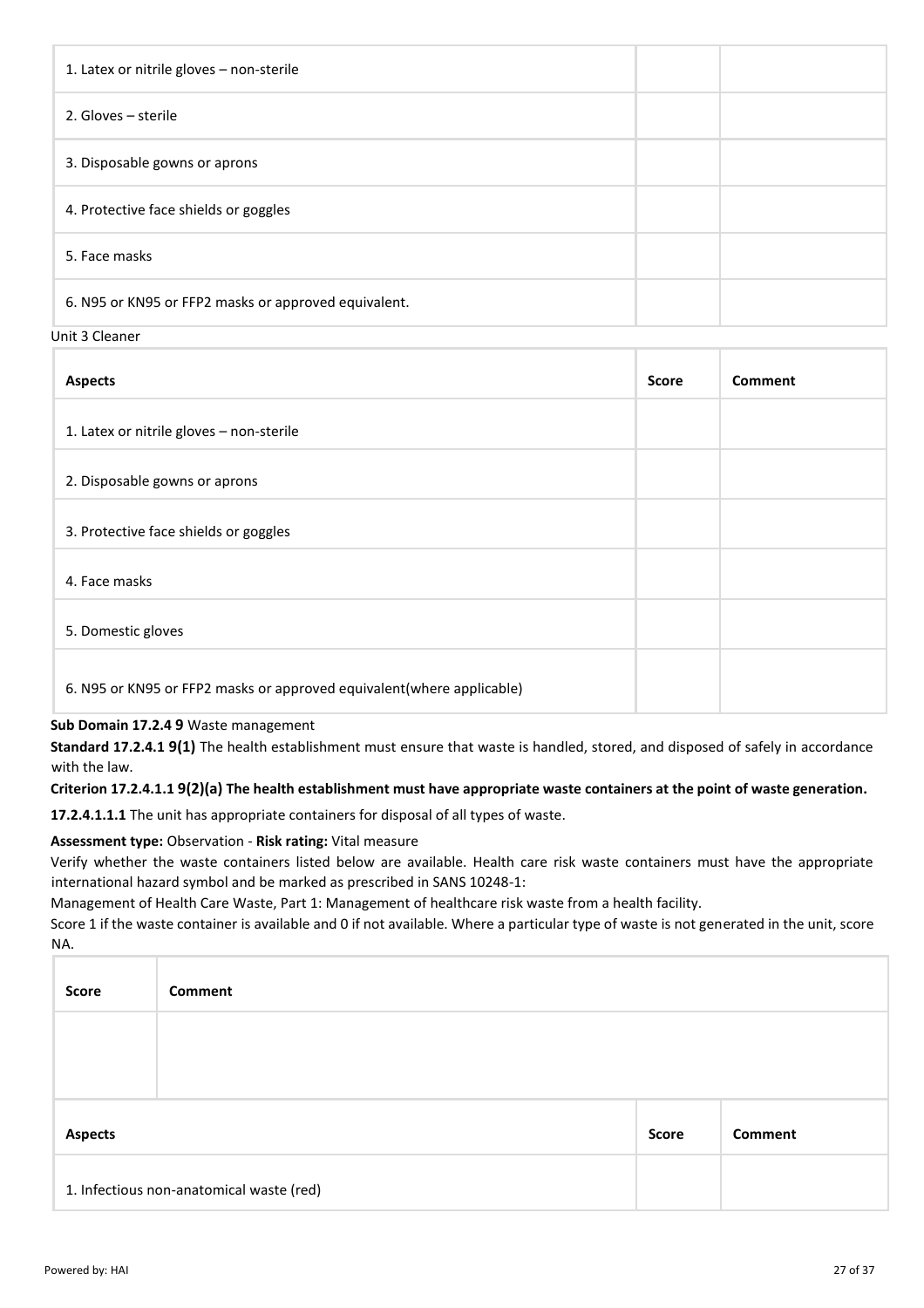| 2. Sharps (yellow)                                                                                                                                                           |  |
|------------------------------------------------------------------------------------------------------------------------------------------------------------------------------|--|
| 3. Chemical waste, including pharmaceutical, cytotoxic or genotoxic pharmaceutical waste<br>(dark green). NB: Applicable where the unit admits users undergoing chemotherapy |  |
| 4. General waste (black, beige, white or transparent packaging can be used)                                                                                                  |  |

**Criterion 17.2.4.1.2 9(2)(b) The health establishment must implement procedures for the collection, handling, storage and disposal of waste.**

**17.2.4.1.2.1** Sharps are safely managed and discarded in the unit.

#### **Assessment type:** Observation - **Risk rating:** Vital measure

Select three clinical areas and verify whether sharps and needles are correctly managed in accordance with the health establishment's standard operating procedures. Score 1 if the aspect is compliant and 0 if not compliant.

| <b>Score</b> | Comment |
|--------------|---------|
|              |         |
|              |         |

# Unit 1 Area 1

| <b>Aspects</b>                                                                                                                                                                                                                                                                           | <b>Score</b> | Comment |
|------------------------------------------------------------------------------------------------------------------------------------------------------------------------------------------------------------------------------------------------------------------------------------------|--------------|---------|
| 1. Sharps containers available at site of use                                                                                                                                                                                                                                            |              |         |
| 2. Sharp's containers have correctly fitting lids.                                                                                                                                                                                                                                       |              |         |
| 3. Needles are not recapped before disposal (not applicable where safety engineered<br>devices, i.e. built-in safety devices for recapping or retracting the needle are used).<br>Explanatory note: This does not apply where it is not possible to see inside the sharp's<br>container. |              |         |
| 4. Syringes with attached needles are discarded in their entirety                                                                                                                                                                                                                        |              |         |

Unit 2 Area 2

| <b>Aspects</b>                                                                                                                                                                                                                                                                           | <b>Score</b> | Comment |
|------------------------------------------------------------------------------------------------------------------------------------------------------------------------------------------------------------------------------------------------------------------------------------------|--------------|---------|
|                                                                                                                                                                                                                                                                                          |              |         |
| 1. Sharps containers available at site of use                                                                                                                                                                                                                                            |              |         |
| 2. Sharp's containers have correctly fitting lids.                                                                                                                                                                                                                                       |              |         |
| 3. Needles are not recapped before disposal (not applicable where safety engineered<br>devices, i.e. built-in safety devices for recapping or retracting the needle are used).<br>Explanatory note: This does not apply where it is not possible to see inside the sharp's<br>container. |              |         |
| 4. Syringes with attached needles are discarded in their entirety                                                                                                                                                                                                                        |              |         |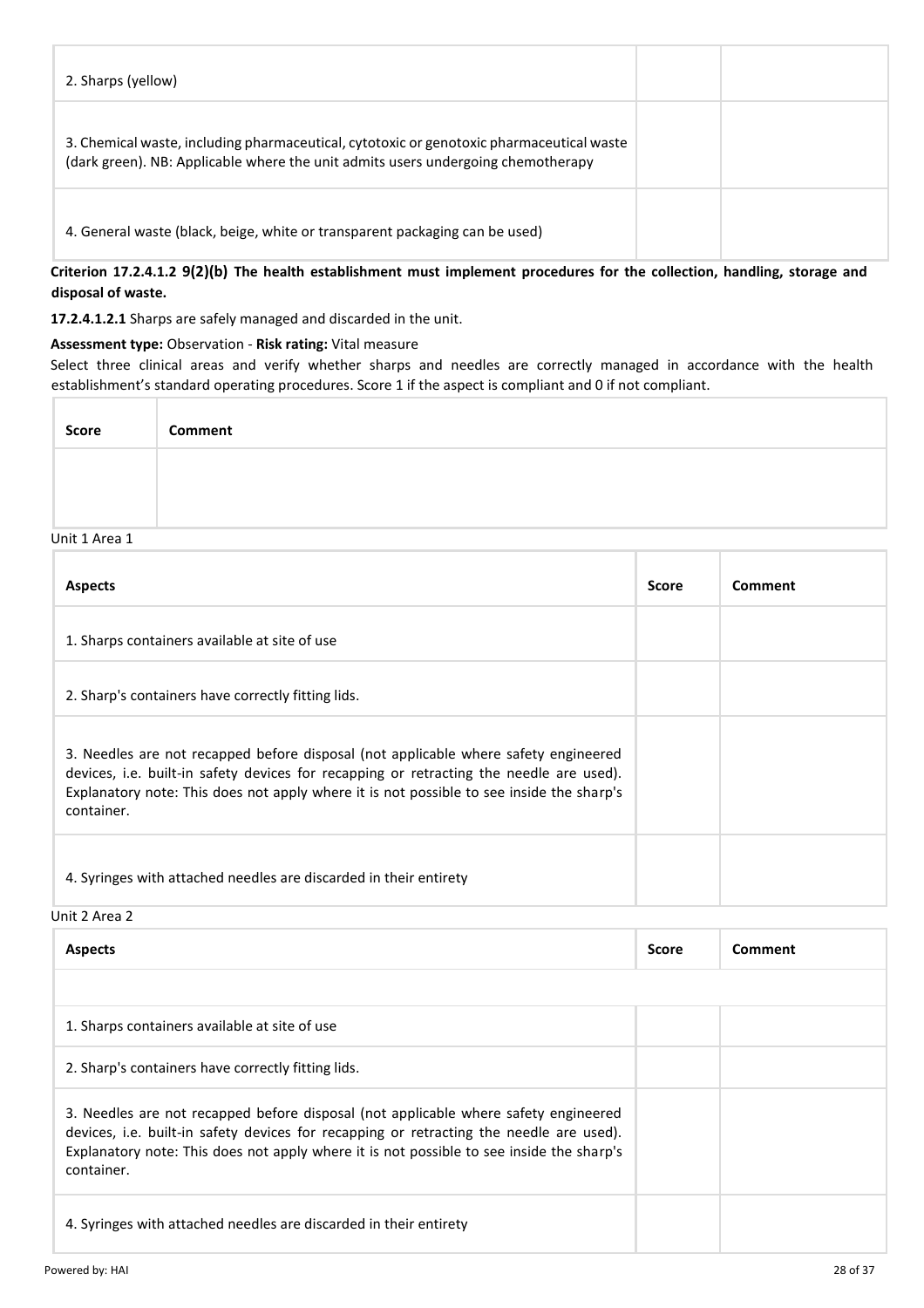#### Unit 3 Area 3

| <b>Aspects</b>                                                                                                                                                                                                                                                                           | <b>Score</b> | Comment |
|------------------------------------------------------------------------------------------------------------------------------------------------------------------------------------------------------------------------------------------------------------------------------------------|--------------|---------|
| 1. Sharps containers available at site of use                                                                                                                                                                                                                                            |              |         |
| 2. Sharp's containers have correctly fitting lids.                                                                                                                                                                                                                                       |              |         |
| 3. Needles are not recapped before disposal (not applicable where safety engineered<br>devices, i.e. built-in safety devices for recapping or retracting the needle are used).<br>Explanatory note: This does not apply where it is not possible to see inside the sharp's<br>container. |              |         |
| 4. Syringes with attached needles are discarded in their entirety                                                                                                                                                                                                                        |              |         |

**17.2.4.1.2.2** There is a temporary healthcare risk waste storage area.

#### **Assessment type:** Observation - **Risk rating:** Essential measure

In all areas where waste is held for collection and removal to the central storage area, a designated area for temporary storage of waste must be available. Some health establishments will have a purpose-built temporary waste storage area, others will utilise a specific area within the available space. Score 1 if the aspect is compliant and 0 if not compliant, or where there is no designated area. Score NA for any aspects not found in the temporary waste storage area.

| <b>Score</b>               | <b>Comment</b>                                                               |              |         |
|----------------------------|------------------------------------------------------------------------------|--------------|---------|
|                            |                                                                              |              |         |
|                            |                                                                              |              |         |
| <b>Aspects</b>             |                                                                              | <b>Score</b> | Comment |
|                            | 1. Space available to store waste containers                                 |              |         |
| 2. Area is well ventilated |                                                                              |              |         |
| 3. Area is well lit        |                                                                              |              |         |
|                            | 4. Area has impervious floor surfaces (waterproof or resistant, not cracked) |              |         |

#### **Sub Domain 17.2.5 21** Adverse events

**Standard 17.2.5.1 21(1)** The health establishment must have a system to monitor and report all adverse events.

#### **Criterion 17.2.5.1.1 21(2)(b) The health establishment must have systems in place to report adverse incidents to a structure in the health establishment or responsible authority that monitors these events.**

**17.2.5.1.1.1** Health care personnel are aware of the procedure to report adverse events.

#### **Assessment type:** Staff interview - **Risk rating:** Essential measure

Interview three health care personnel to establish their awareness on reporting of adverse events Score 1 if they are able to explain the aspects listed below and 0 if not.

|--|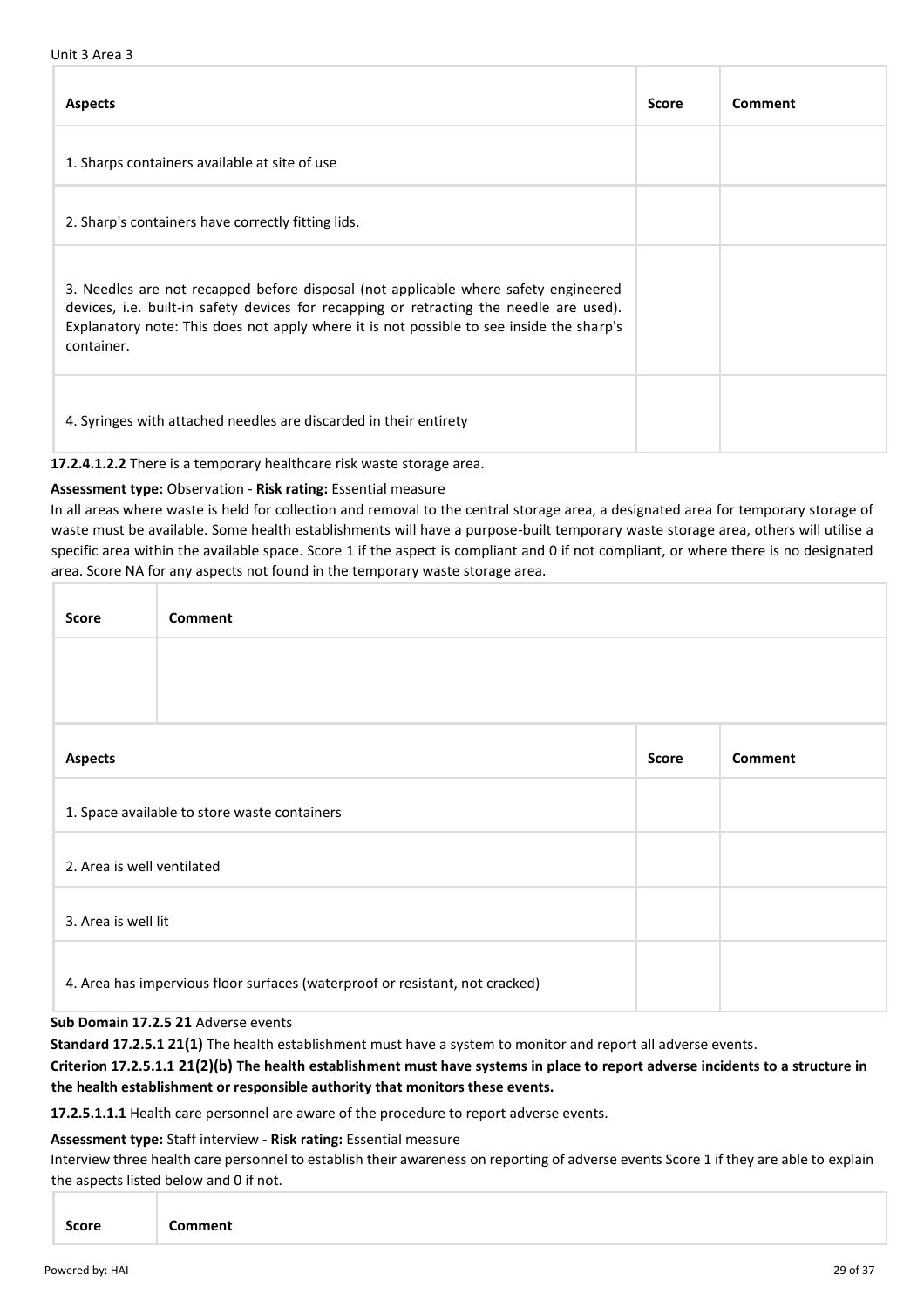Unit 1 Health care personnel 1

| <b>Aspects</b>                                                                                                                                                                          | <b>Score</b> | Comment |
|-----------------------------------------------------------------------------------------------------------------------------------------------------------------------------------------|--------------|---------|
| 1. Types of adverse events that might happen in the unit<br>(give three examples)                                                                                                       |              |         |
| 2. How to report adverse events in the unit?                                                                                                                                            |              |         |
| 3. Feedback processes on reported adverse events. Explanatory notes: This could include<br>but not limited to formal feedback on the progress, outcome and quality improvement<br>plans |              |         |

Unit 2 Health care personnel 2

| <b>Aspects</b>                                                                                                                                                                          | <b>Score</b> | Comment |
|-----------------------------------------------------------------------------------------------------------------------------------------------------------------------------------------|--------------|---------|
| 1. Types of adverse events that might happen in the unit<br>(give three examples)                                                                                                       |              |         |
| 2. How to report adverse events in the unit?                                                                                                                                            |              |         |
| 3. Feedback processes on reported adverse events. Explanatory notes: This could include<br>but not limited to formal feedback on the progress, outcome and quality improvement<br>plans |              |         |

Unit 3 Health care personnel 3

| <b>Aspects</b>                                                                                                                                                                          | <b>Score</b> | Comment |
|-----------------------------------------------------------------------------------------------------------------------------------------------------------------------------------------|--------------|---------|
| 1. Types of adverse events that might happen in the unit<br>(give three examples)                                                                                                       |              |         |
| 2. How to report adverse events in the unit?                                                                                                                                            |              |         |
| 3. Feedback processes on reported adverse events. Explanatory notes: This could include<br>but not limited to formal feedback on the progress, outcome and quality improvement<br>plans |              |         |

# **Domain 17.3 CLINICAL SUPPORT SERVICES**

**Sub Domain 17.3.1 10** Medicines and medical supplies

**Standard 17.3.1.1 10(1)** The health establishment must comply with the provisions of the Pharmacy Act, 1974 and the Medicines and Related Substances Act, 1965.

**Criterion 17.3.1.1.1 10(2)(a) The health establishment must implement and maintain a stock control system for medicine and medical supplies.**

**17.3.1.1.1.1** The stock control system shows minimum and maximum levels and/or reorder/preferred levels for medicine.

**Assessment type:** Observation - **Risk rating:** Essential measure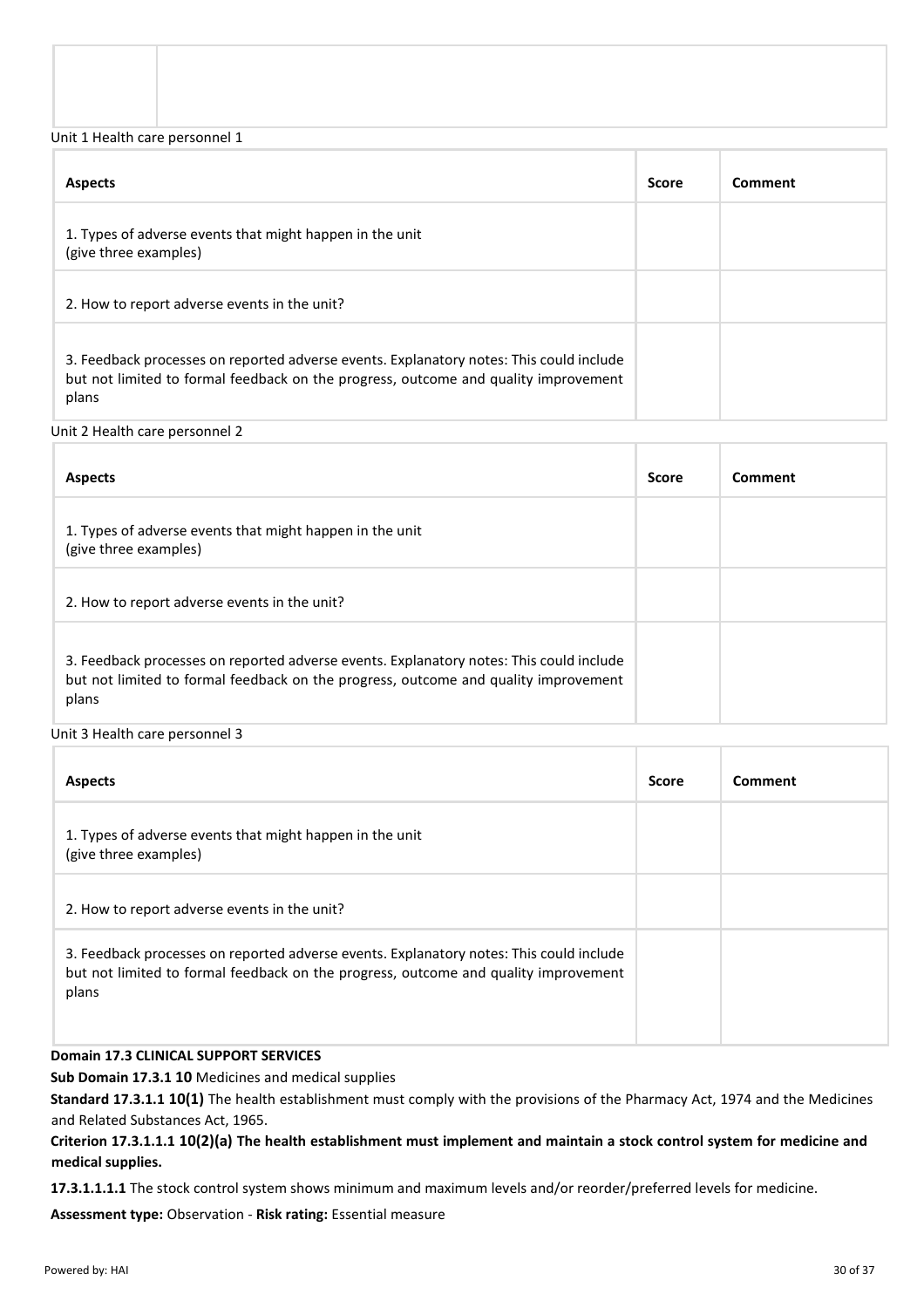Each item held as stock must have documented minimum, maximum and/or reorder/preferred levels. These levels must be recorded on bin cards, or equivalent. The system may be manual or electronic. Not applicable: Never

| <b>Score</b> | <b>Comment</b> |
|--------------|----------------|
|              |                |
|              |                |

**17.3.1.1.1.2** Stock levels of medicines on the shelves correspond with recorded stock levels in the stock control system.

#### **Assessment type:** Observation - **Risk rating:** Essential measure

Randomly select five items held as stock and verify whether their availability corresponds with the balance indicated on the bin cards or equivalent. The system may be manual or electronic. Score 1 if there is correspondence and 0 if not.

| Score          | <b>Comment</b> |       |                |
|----------------|----------------|-------|----------------|
|                |                |       |                |
|                |                |       |                |
| <b>Aspects</b> |                | Score | <b>Comment</b> |
| 1. Item 1      |                |       |                |
| 2. Item 2      |                |       |                |
| 3. Item 3      |                |       |                |
| 4. Item 4      |                |       |                |
| 5. Item 5      |                |       |                |

**17.3.1.1.1.3** The entries in the schedule 5 and 6 drug register are complete and correct.

# **Assessment type:** Document - **Risk rating:** Vital measure

Select three medicines from the schedule 5 and 6 medicine cupboard and verify whether the quantity available corresponds with the balance recorded in the register. Score 0 if the medicines do not correlate or if any of the columns have not been completed.

| Score          | <b>Comment</b> |              |                |
|----------------|----------------|--------------|----------------|
|                |                |              |                |
|                |                |              |                |
| <b>Aspects</b> |                | <b>Score</b> | <b>Comment</b> |
| 1. Medicine 1  |                |              |                |
|                |                |              |                |
| 2. Medicine 2  |                |              |                |
| 3. Medicine 3  |                |              |                |

**17.3.1.1.1.4** The stock control system shows minimum and maximum levels and/or reorder/preferred levels for medical supplies.

# **Assessment type:** Observation - **Risk rating:** Essential measure

Each item held as stock must have documented minimum, maximum and/or reorder/preferred levels. These levels must be recorded on bin cards, or equivalent. The system may be manual or electronic.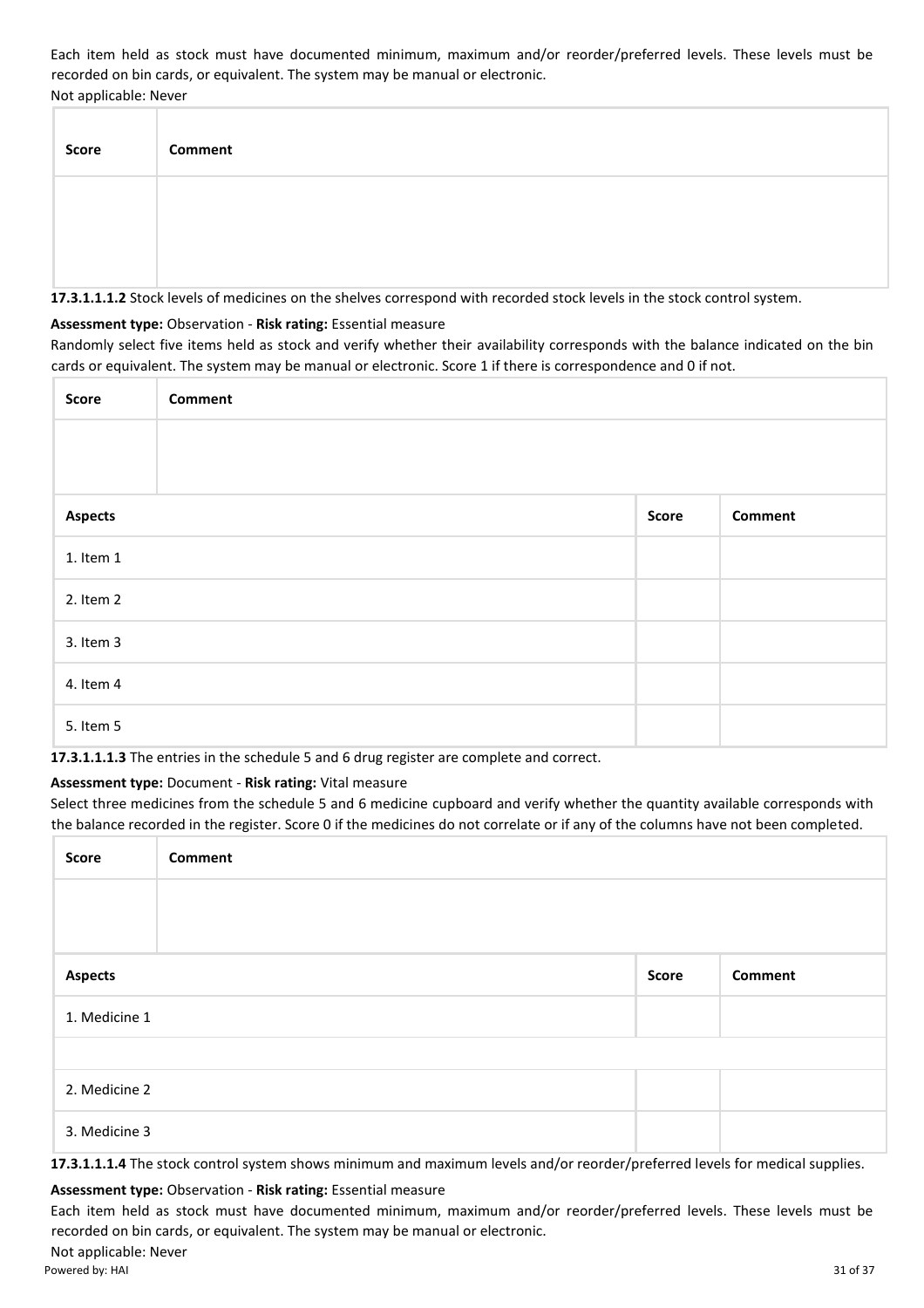| Score | Comment |
|-------|---------|
|       |         |
|       |         |

**17.3.1.1.1.5** Physical stock for medical supplies corresponds with stock control system.

#### **Assessment type:** Observation - **Risk rating:** Essential measure

Randomly select five items held as stock and verify whether their availability corresponds with the balance indicated on the bin cards or equivalent. The system may be manual or electronic.

| Score          | <b>Comment</b> |       |         |
|----------------|----------------|-------|---------|
|                |                |       |         |
|                |                |       |         |
| <b>Aspects</b> |                | Score | Comment |
| 1. Item 1      |                |       |         |
| 2. Item 2      |                |       |         |
| 3. Item 3      |                |       |         |
| 4. Item 4      |                |       |         |
| 5. Item 5      |                |       |         |

**Criterion 17.3.1.1.2 10(2)(b) The health establishment must ensure the availability of medicines and medical supplies for the delivery of services.**

**17.3.1.1.2.1** Medical supplies (consumables) are available.

# **Assessment type:** Observation - **Risk rating:** Vital measure

The unit is expected to have a list of basic medical supplies/consumables according to the needs of the users. Request the list of medical supplies/consumables for the unit and randomly select twenty-five items and check whether the selected items are available and not expired(where applicable). Score 0 if any of the selected items are not available or they are expired or if there is no list of medical supplies/consumables available. NB: Please note other health establishment might have less than twenty-five items in the unit list. Not applicable: Never

| Score | Comment |
|-------|---------|
|       |         |
|       |         |

#### **Sub Domain 17.3.3 12** Blood services

**Standard 17.3.3.1 12(1)** Hospitals and CHCs must ensure that users have access to blood and blood products when required.

**Criterion 17.3.3.1.1 12(2)(c) The health establishment must ensure that adverse blood reactions are reported to a committee in the health establishment that monitor adverse incidents.**

**17.3.3.1.1.1** All adverse blood reactions are documented and reported monthly to the forum responsible for patient safety incidents.

#### **Assessment type:** Document - **Risk rating:** Vital measure

There is documented manual or electronic evidence that adverse blood reactions are reported to the relevant forum. Request evidence from the previous quarter. If no incidents were reported, zero reporting must be recorded. Not applicable: Where no adverse blood reactions have occurred.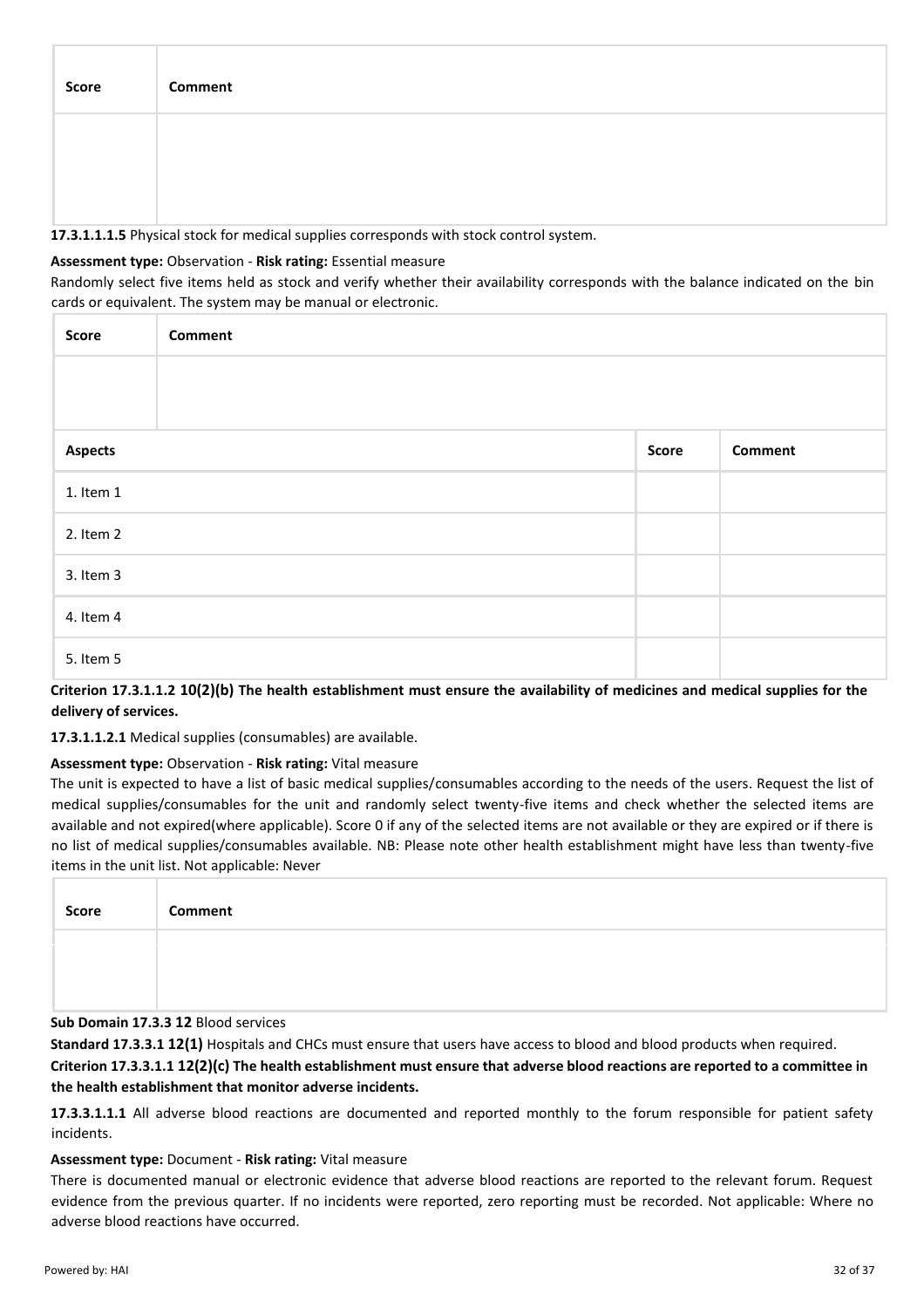| Score | Comment |
|-------|---------|
|       |         |
|       |         |

**17.3.3.1.1.2** Corrective action is taken where adverse blood reactions were reported.

#### **Assessment type:** Document - **Risk rating:** Vital measure

Documented evidence reflecting the action taken following the investigation to prevent similar incidents must be available must be available. If no incidents were reported, zero reporting must be done. Not applicable: Where no adverse blood reactions were reported.

| Score | Comment |
|-------|---------|
|       |         |
|       |         |

#### **Sub Domain 17.3.2 13** Medical equipment

**Standard 17.3.2.1 13(1)** Health establishments must ensure that the medical equipment is available and functional in compliance with the law.

#### **Criterion 17.3.2.1.1 13(2)(b) The health establishment must ensure that equipment is in accordance with the essential equipment list in all clinical service areas.**

**17.3.2.1.1.1** Functional essential equipment for the unit is available.

#### **Assessment type:** Observation - **Risk rating:** Essential measure

Essential equipment to deliver basic user care must be available in the unit. Request the list of medical equipment for the unit and randomly select twenty equipment items. Check whether the selected equipment is available and functional. Score 0 if any of the selected equipment is not available or not functional or if the list is not available.

| Score | <b>Comment</b>                             |
|-------|--------------------------------------------|
|       |                                            |
|       |                                            |
|       | Domain 17.4 GOVERNANCE AND HUMAN RESOURCES |

**Sub Domain 17.4.1 19** Human resources management

**Standard 17.4.1.1 19(1)** The health establishment must ensure that they have systems in place to manage health care personnel in line with relevant legislation, policies and guidelines.

**Criterion 17.4.1.1.1 19(2)(a) The health establishment must, as appropriate to the type and size of the establishment, have and implement a human resource plan that meet the needs of the health establishment.**

**17.4.1.1.1.1** Staffing levels for the unit as determined by acuity levels are available.

# **Assessment type:** Document - **Risk rating:** Essential measure

Documented staffing levels for the unit are available. Request staffing levels from the previous three months. Not applicable: Never

| Score | Comment |
|-------|---------|
|       |         |
|       |         |

**Sub Domain 17.4.2 20** Occupational health and safety

**Standard 17.4.2.1 20(1)** The health establishment must comply with the requirements of the Occupational Health and Safety Act, 1993.

#### **Criterion 17.4.2.1.1 20(2)(b) Awareness of safety and security issues must be promoted**

**17.4.2.1.1.1** The emergency evacuation plan is prominently displayed.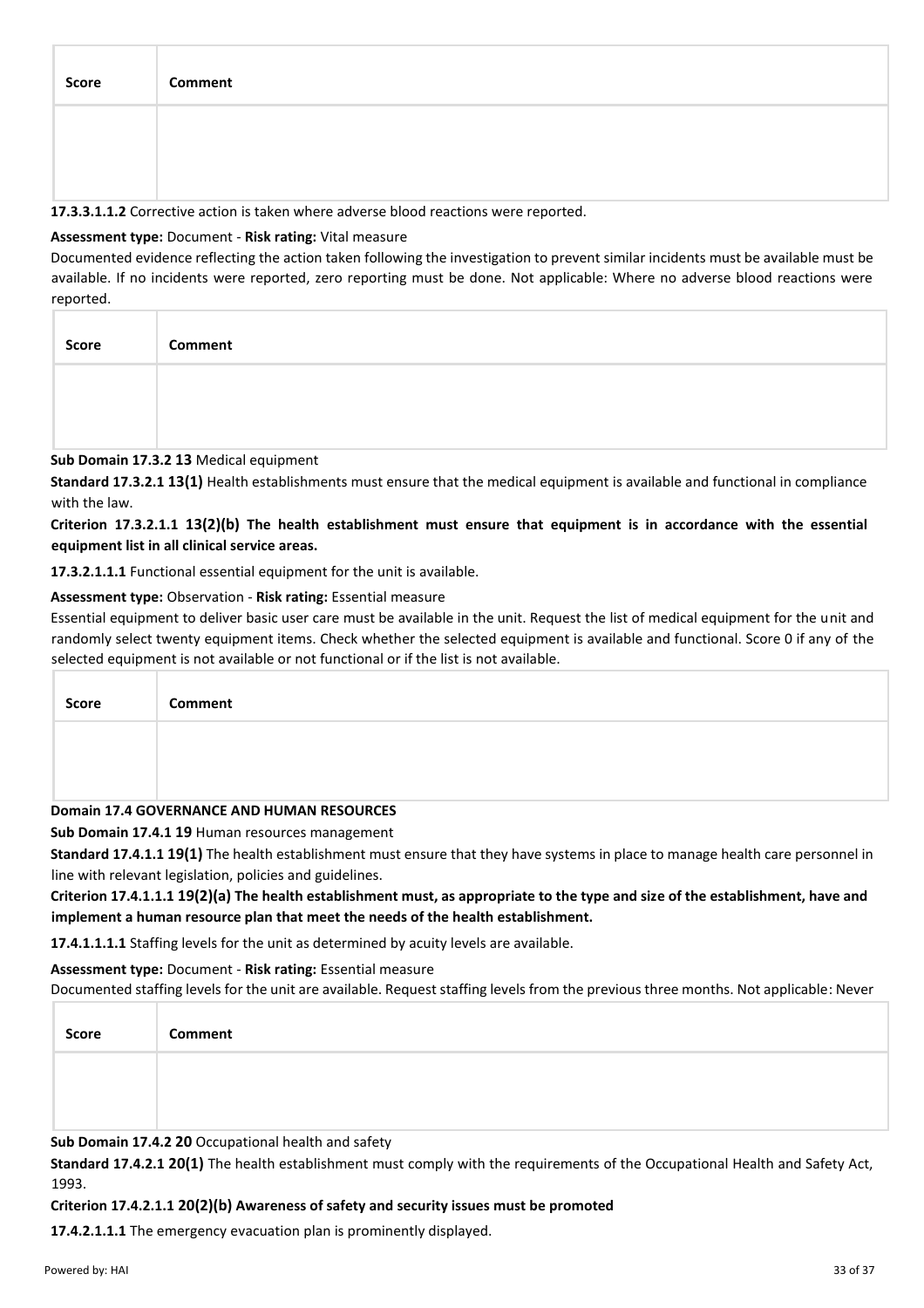#### **Assessment type:** Observation - **Risk rating:** Essential measure

The evacuation plan must include amongst others: route/directions to be followed during evacuation, emergency exits and assembly point(s). This must be displayed. Not applicable: Never

| <b>Score</b> | <b>Comment</b>                                                                              |
|--------------|---------------------------------------------------------------------------------------------|
|              |                                                                                             |
|              |                                                                                             |
|              | 17.4.2.1.1.2 The healthcare personnel are familiar with the emergency evacuation procedure. |

# **Assessment type:** Staff interview - **Risk rating:** Essential measure

Interview three health care personnel to establish whether they are able to explain the evacuation procedure as illustrated in the evacuation plan. Score 1 if they explain the procedure as illustrated in the evacuation plan and 0 if not. Where no evacuation plan is available, this measure must be scored 0.

| <b>Score</b>              | Comment |              |                |
|---------------------------|---------|--------------|----------------|
|                           |         |              |                |
|                           |         |              |                |
| <b>Aspects</b>            |         | <b>Score</b> | <b>Comment</b> |
| 1. Healthcare personnel 1 |         |              |                |
| 2. Healthcare personnel 2 |         |              |                |
| 3. Healthcare personnel 3 |         |              |                |

**Criterion 17.4.2.1.2 20 The health establishment must have a disaster management plan in place, which is communicated to health care personnel and tested annually.**

**17.4.2.1.2.1** The actions to be taken when the disaster management response is activated are visibly displayed.

# **Assessment type:** Observation - **Risk rating:** Essential measure

The actions to be taken by allocated individuals in the event of a disaster must be clearly visible for ease reference during a disaster. This may be displayed in any manner relevant to the size and complexity of the health establishment, including, but not limited to, a single summary sheet of actions to be taken, action cards to be retrieved by allocated individuals to remind them of the tasks for which they are responsible, or any other method chosen by the health establishment. Not applicable: Never

| <b>Score</b> | Comment |
|--------------|---------|
|              |         |
|              |         |
|              |         |

#### **Domain 17.5 FACILITIES AND INFRASTRUCTURE**

**Sub Domain 17.5.2 14** Management of buildings and grounds

**Standard 17.5.2.1 14(1)** The health establishment and their grounds must meet the requirements of the building regulations.

**Criterion 17.5.2.1.1 14(2)(b) The health establishment must as appropriate for the type of buildings and grounds of the establishment have a maintenance plan for buildings and the grounds.**

**17.5.2.1.1.1** No obvious safety hazards are observed during the visit.

# **Assessment type:** Observation - **Risk rating:** Vital measure

Inspect the surroundings for maintenance-related safety hazards in the unit, including but not limited to: loose electrical wiring, collapsing ceiling or roof, collapsing doors or any other type of safety hazards that represent a risk to the health and safety of personnel, users and visitors. Not applicable:

Never

|--|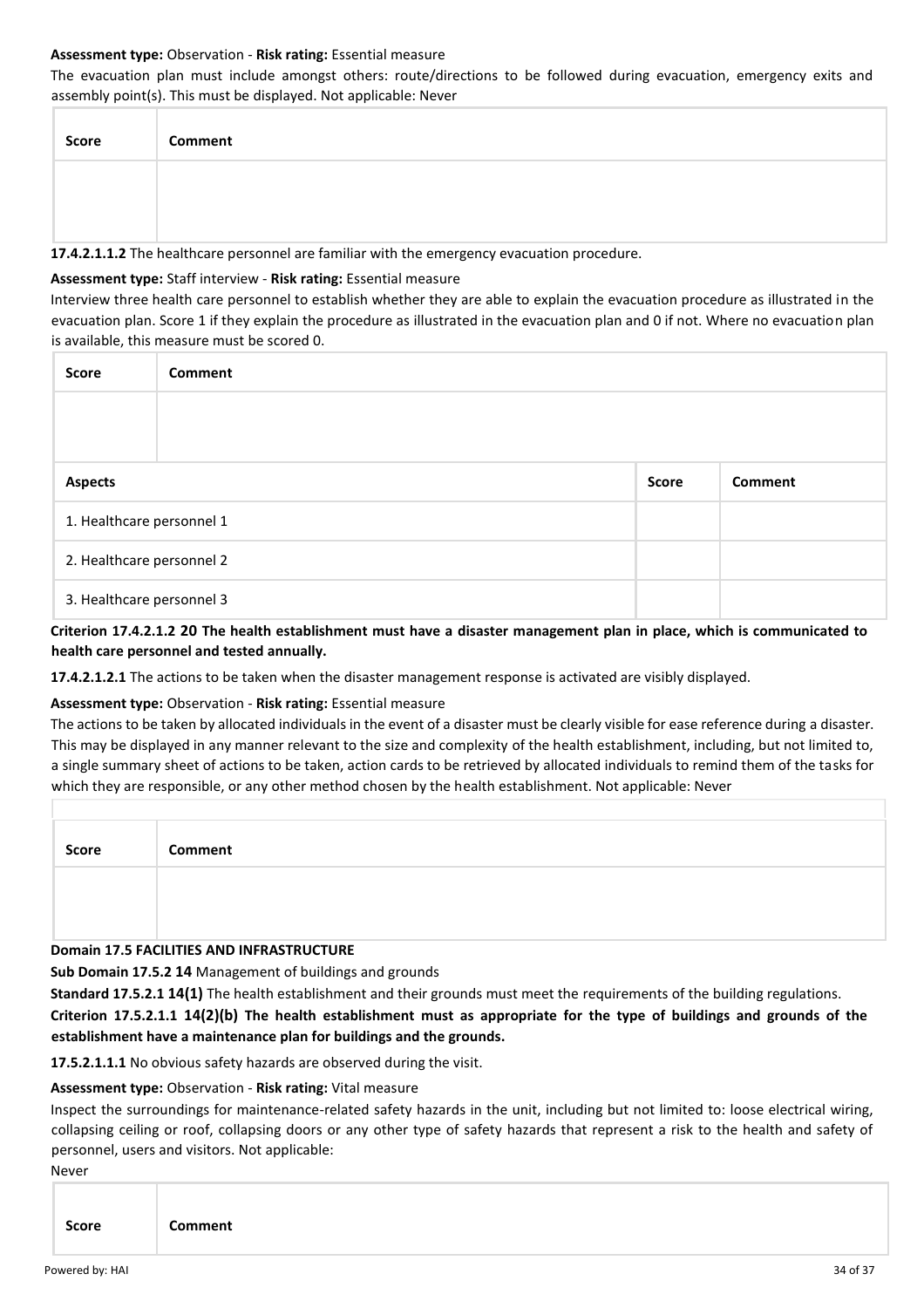**Criterion 17.5.2.1.2 14(2)(d) The health establishment must as appropriate for the type of buildings and grounds of the establishment have ventilation systems that maintain the inflow of fresh air, temperature, humidity and purity of the air within specified limits set for different service areas such as theatres, kitchen and isolation units.** 

**17.5.2.1.2.1** The unit has natural ventilation or functional mechanical ventilation.

#### **Assessment type:** Observation - **Risk rating:** Essential measure

The national building regulations stipulate that satisfactory ventilation is only provided by forcing outdoor air into a space mechanically or passively through either ducting or apertures open to the outside, including, but not limited to, windows or ventilation grilles. Verify whether the unit has passive ventilation (windows, doors that can be opened and ventilation grilles) or functional mechanical ventilation (i.e. a ducting system). Not applicable: Never

| Score | Comment |
|-------|---------|
|       |         |
|       |         |

**Sub Domain 17.5.3 15** Engineering services

**Standard 17.5.3.1 15(1)** The health establishment must ensure that engineering services are in place.

**Criterion 17.5.3.1.1 15(2) The health establishment must have 24-hour electrical power, lighting, medical gas, water supply and sewerage disposal system.**

**17.5.3.1.1.1** The unit has a functional system to supply piped oxygen to clinical areas.

#### **Assessment type:** Observation - **Risk rating:** Non negotiable vital

This is to ensure that users have access to piped oxygen when required. Verify whether piped oxygen is available and functional in clinical areas in the ward. Randomly check a minimum of three areas. Not applicable: Never

| <b>Score</b> | <b>Comment</b>                                                    |
|--------------|-------------------------------------------------------------------|
|              |                                                                   |
|              |                                                                   |
|              |                                                                   |
|              | 17.5.3.1.1.2 An oxygen cylinder with pressure gauge is available. |

# **Assessment type:** Observation - **Risk rating:** Non negotiable vital

This is to ensure that users have access to portable oxygen when required as backup. An oxygen cylinder fitted with regulator indicating cylinder pressure and adjustable flowrate must be available.

Not applicable: Never

| <b>Score</b> | Comment |
|--------------|---------|
|              |         |
|              |         |

**17.5.3.1.1.3** The oxygen available in the cylinder is above the minimum level.

#### **Assessment type:** Observation - **Risk rating:** Non negotiable vital

Oxygen levels must not be below the minimum level indicated in the oxygen cylinder gauge. Not applicable: Never

|--|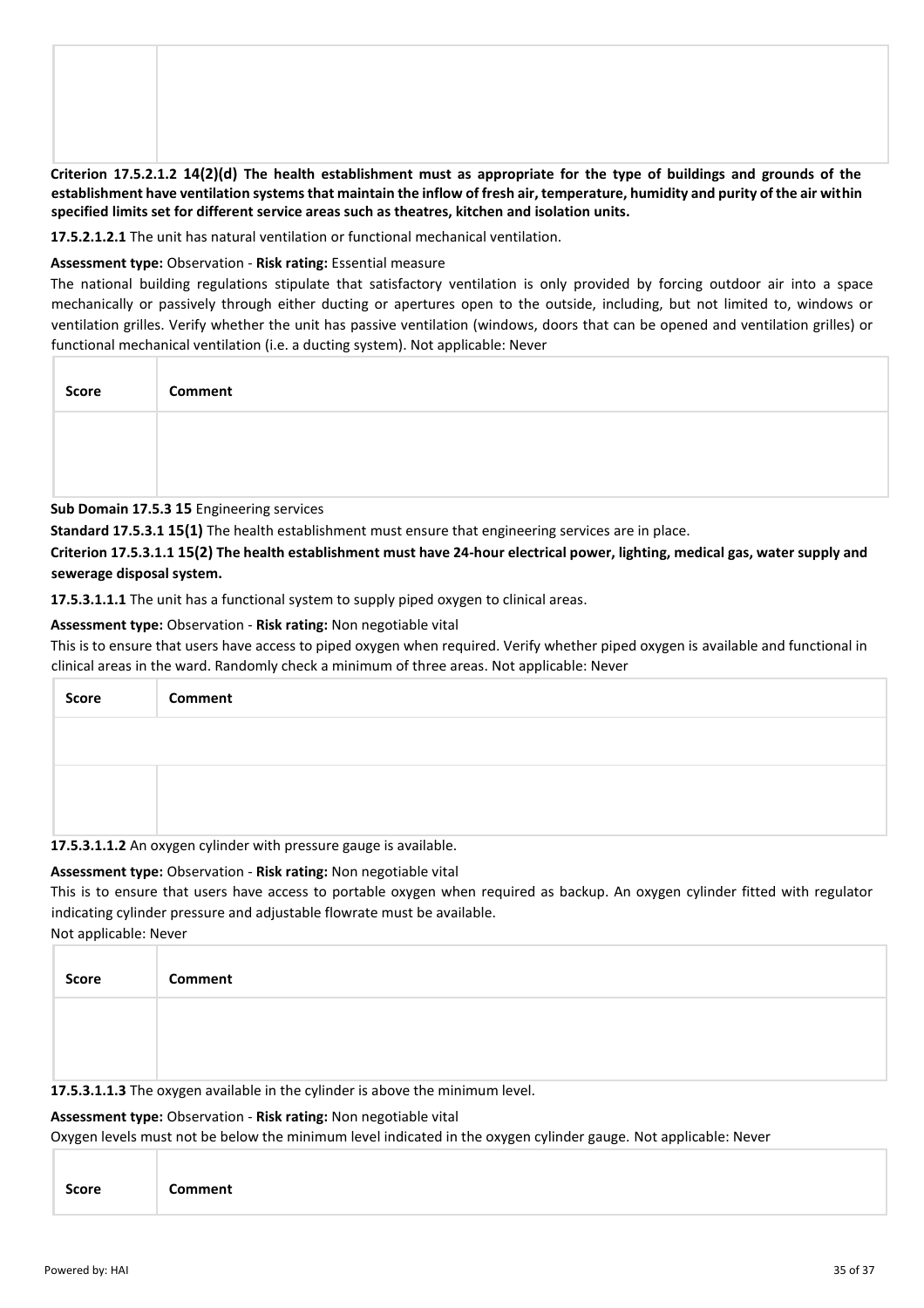#### **17.5.3.1.1.4** A functional system is in place to supply piped suction to clinical areas.

#### **Assessment type:** Observation - **Risk rating:** Vital measure

This is to ensure that users have access to piped suction when required. Verify whether piped suction or vacuum is available and functional in the clinical areas in the unit. Randomly check a minimum of three areas. Not applicable: Never

| <b>Score</b> | Comment |
|--------------|---------|
|              |         |
|              |         |

#### **Sub Domain 17.5.1 17** Security services

**Standard 17.5.1.1 17(1)** The health establishment must have systems to protect users, health care personnel and property from security threats and risks.

# **Criterion 17.5.1.1.1 17(2)(a) The health establishment must ensure that security staff are capacitated to deal with security incidents, threats and risks.**

**17.5.1.1.1.1** Security measures are implemented to safeguard children and infants.

#### **Assessment type:** Observation - **Risk rating:** Vital measure

Inspect the systems in operation to safeguard occupants of the health establishment. Note that security systems could include but not limited to physical security personnel or systems (boom gates, CCTV, biometrics) Not applicable: Where the unit does not admit paediatric users.

| Score | Comment |
|-------|---------|
|       |         |
|       |         |